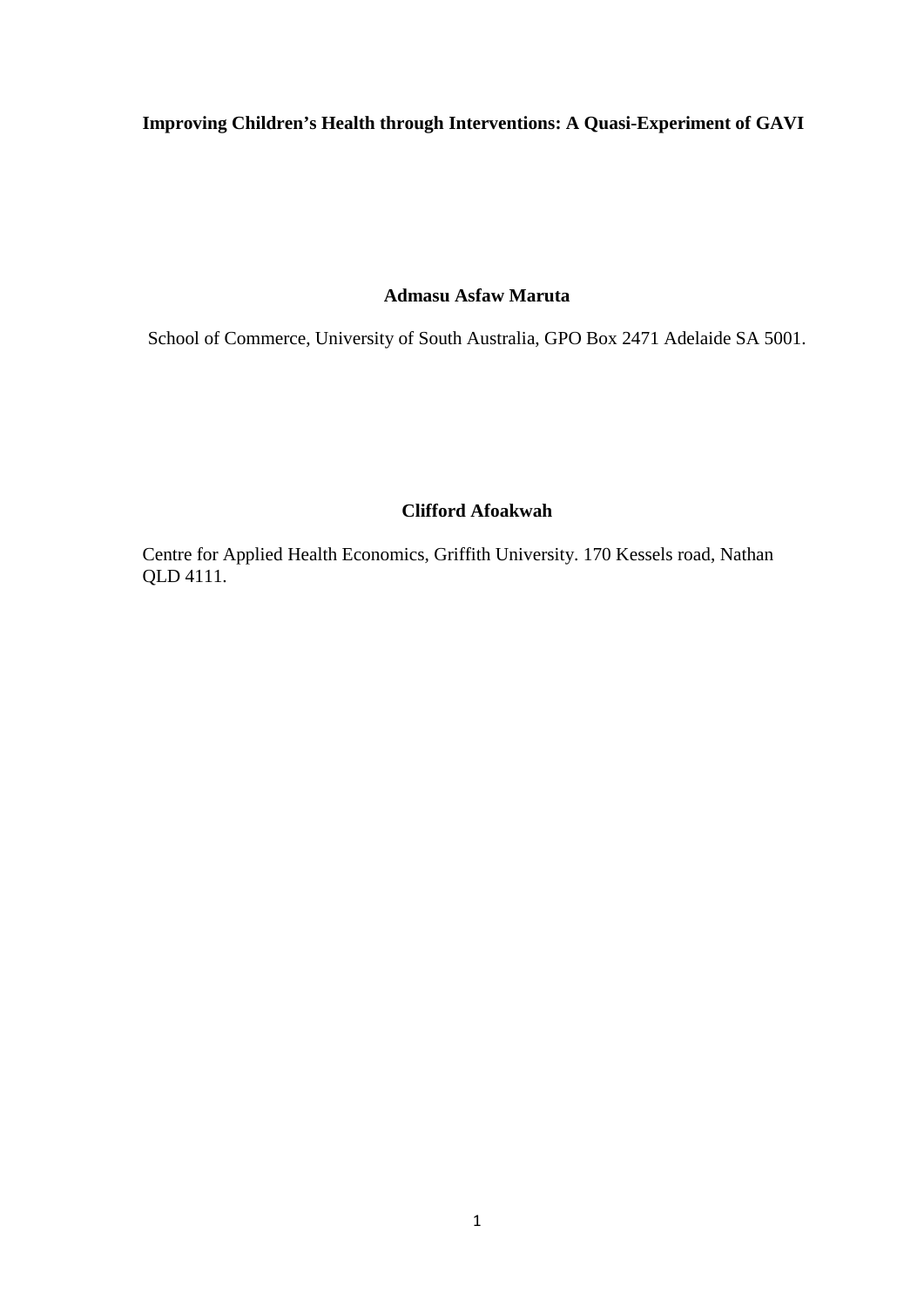## **Abstract**

Impact evaluation of important public health programs in developing countries are limited in the literature. We evaluate the impact of Global Alliance for Vaccines and Immunisation (GAVI) on children's health outcomes among developing countries. Using a difference-in-difference identification strategy we find that GAVI has significantly reduced short term health outcomes such as neonatal mortality and infant mortality. We do not find any statistically significant impact of GAVI on children stunting. Our findings also show that GAVI has a significant impact on long term health of children such as underfive mortality. We further analyse the heterogeneity in the impacts of GAVI and our findings show that the impact of GAVI on children's health is highest for countries with very low per capita income compared to recipient countries with high per capita income. These results are robust after conducting a falsification test and testing for omitted variable bias. Our findings underscore the relevance of public health interventions in improving children health in developing economies.

*Keyword:* Children's health outcomes; GAVI; difference-in-difference; developing countries *JEL*: I14, I15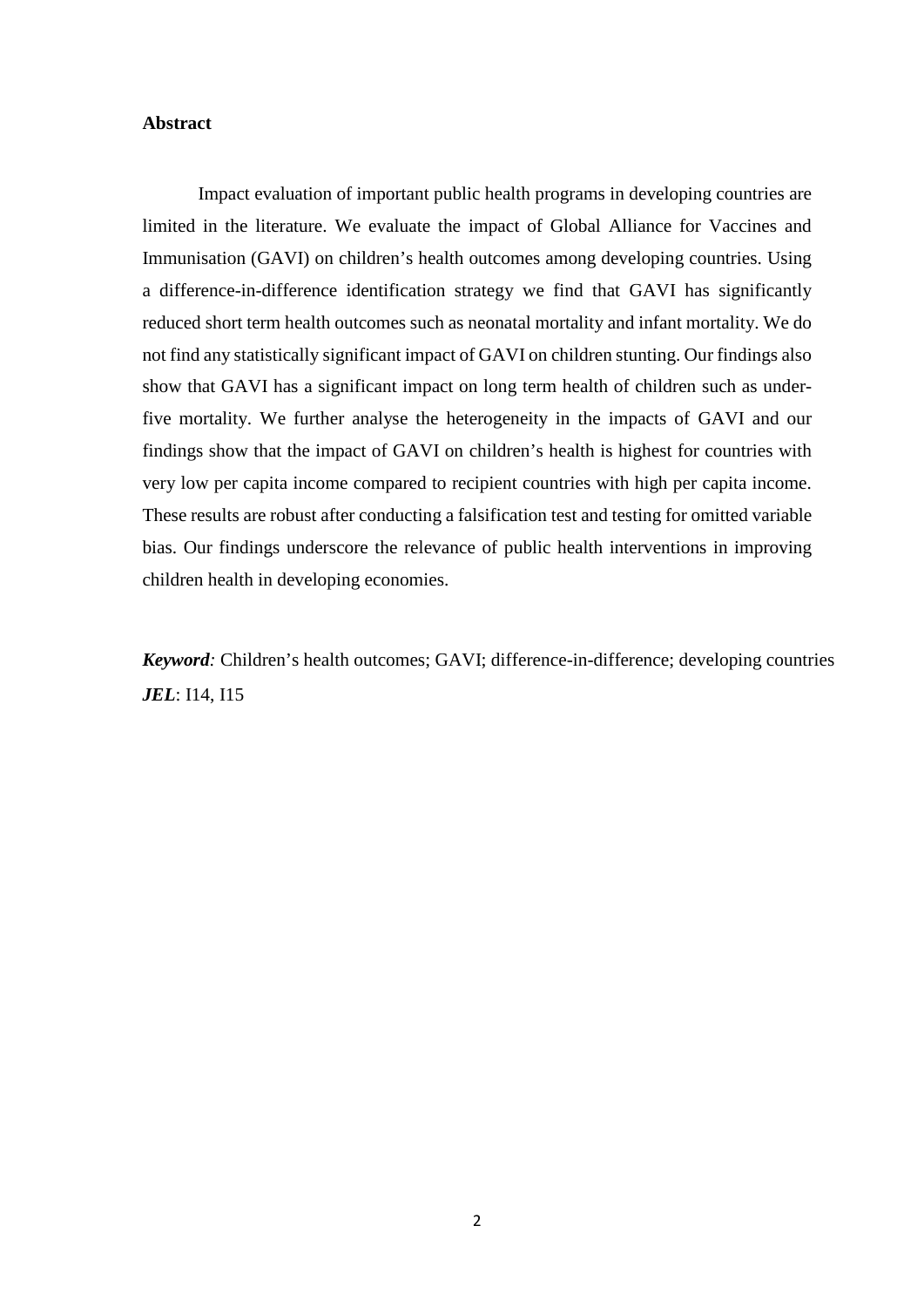### **1. Introduction**

Impact evaluation of health intervention policies has been a growing concern because donors' overtime has been interested in linking health aid with performance. Despite the clarity of this, the evidence on the effectiveness of targeted health interventions in promoting children's health outcomes in developing countries is still insufficient. We contribute to the aid literature by evaluating the impact of Global Alliance for Vaccines and Immunization (GAVI) support on children health outcomes among developing countries. GAVI is one of the health interventions that provides vaccines and immunization assistance to the world poorest countries. $<sup>1</sup>$  $<sup>1</sup>$  $<sup>1</sup>$ </sup>

In spite of the many intervention from governments and international organizations to improve children's health, available statistics show that children health continue to be poor. For example, in 2015, global population of children who died before their fifth birthday stood at 5.9 million. This situation was more severe in low- and middle-income countries. In sub-Saharan Africa, for example, children are about 14 times more likely to die before their fifth birthday (WHO, 2016). During the same year, the total number of stunted, wasted and overweight children was 156 million, 50 million and 42 million respectively (WHO, 2016). The World Health Organization (WHO) reports that the main causes of neonatal and under-five mortalities are pneumonia, diarrhea and malaria. Pneumonia alone contributed to 16% of under-five mortality in 2015 (WHO, 2016). Further, WHO states, Pneumonia which is caused by a virus, bacteria or fungi, can be prevented by adequate immunization intervention that can significantly eliminate Hib, pneumococcus, measles, and whooping cough (pertussis).

Our study is within the spirit of the effectiveness of health aid on health outcomes and contributes to the longstanding debate about the effectiveness of aid in general. Since, health aid and health outcomes are more closely linked, the relationship between the two may be easier to detect statistically (see Mishra and Newhouse, 2009). Aid for health is broadly believed to promote health outcomes in developing countries. It is often accredited with saving lives by providing vaccines, eliminating communicable and noncommunicable diseases, and promoting medical services. This belief can be associated, in part, with successful large-scale health interventions funded by international development agencies. For example, health aid is successful in eliminating measles in southern Africa, in eradicating smallpox globally, in preventing STDs in Thailand, in reducing child

<span id="page-2-0"></span><sup>&</sup>lt;sup>1</sup> A detailed discussion about GAVI support is presented in Section 2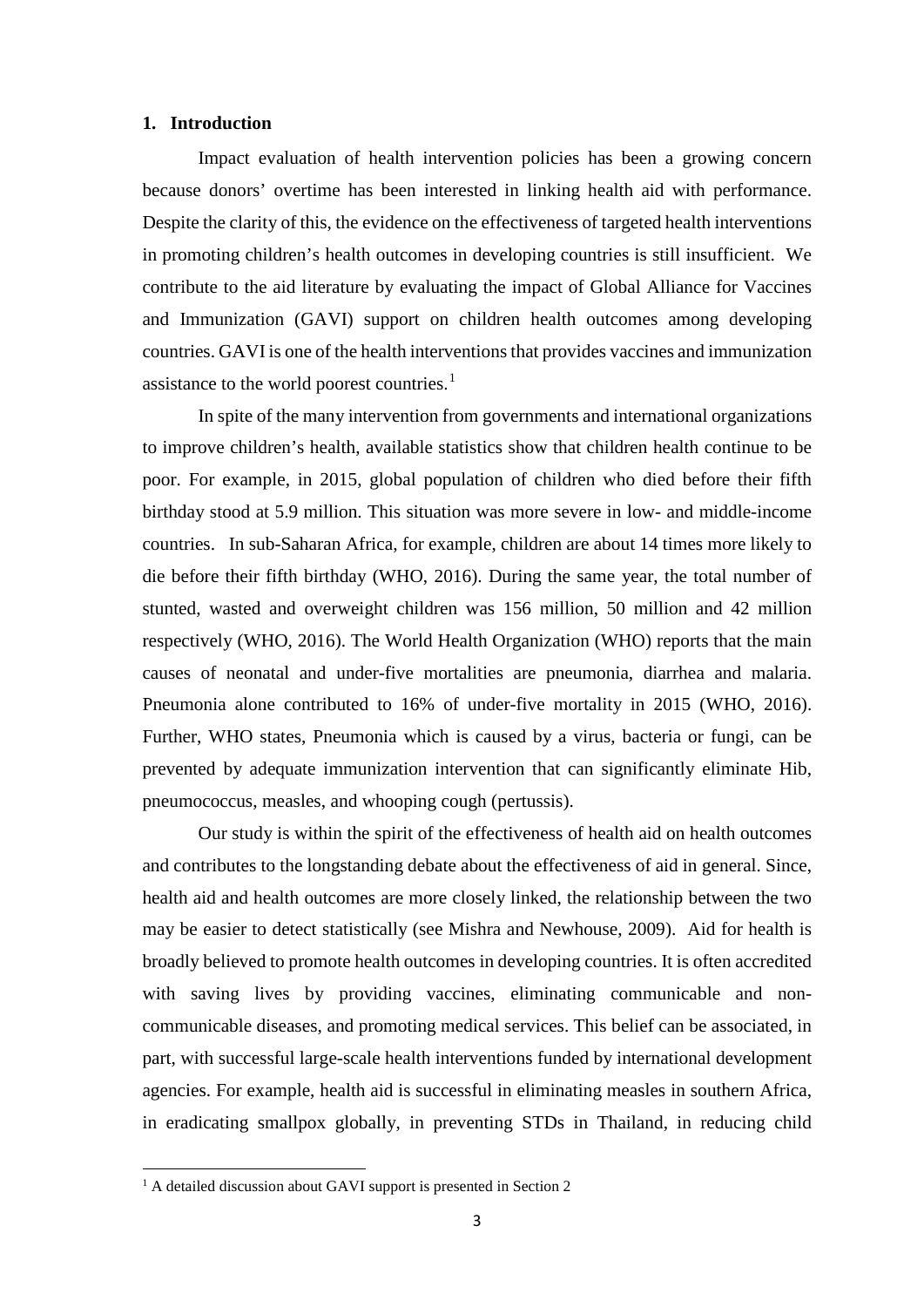mortality through vitamin A in Nepal, in successfully implementing rehydration therapies and reducing diarrheal deaths in Egypt, and many others (see Levine, 2007). In China, Liang et al (2010) found that over the period 1990-2005, the prevalence of hepatitis B among children who receive timely vaccines reduced by 2.1 %. The efficacy of the vaccine was estimated to be 88.3%.

Some studies have shown that health aid has positive impact of health outcomes in the recipient countries. Mishra and Newhouse (2009) shows the impact of overall health aid on infant mortality and concludes that overall aid significantly reduces infant mortality in the recipient countries. Also, Feeny and Ouattara (2013) examines the effect of overall health aid on child health as measured by the two proxies: (a) immunization against measles and (b) immunization against Diphtheria–Pertussis–Tetanus (DPT). The authors find that health aid reduces such health promotion proxies. Afridi and Ventelou (2013) also found that overall health aid significantly reduces adult mortality among selected developing countries. Other studies have shown that aggregate health aid improves public health delivery in developing countries (Wolf, 2007). On the contrary, some studies have shown that health aid do not have any significant impact of health outcome in recipient countries. Bendavid and Bhattacharya (2014) shows that total health aid has insignificant impact on health outcomes. Similarly, findings on the effect of health aid on life expectancy, have found no or almost zero impact on health life expectancy in developing countries (Easterly, 2003; Wilson, 2011). Other studies suggest that total health aid effectiveness is contingent on some preconditions. By applying quantile regression for example, Gomanee et al. (2005) find that income of the recipient countries determines the effectiveness of health aid showing that health aid is more effective in low-income countries. They further suggest that donors need to consider income of the recipient countries before they deliver health-targeted aid. Moullan (2013) finds health aid, particularly technical aid, reduces the emigration of highly educated individuals, mainly doctors from the recipient countries, and this in turn significantly enhances health outcomes.

Although, the literature on health aid and health outcome suggests a mixed finding, little is known of the impact of a specific health intervention from international development agencies on health outcomes. However, such evidence is important because it helps aid-financing institutions to initiate new aid-modalities which involve analysing aid effectiveness in a much-disaggregated approach which in turn enables them identifying the most productive channels of transferring aid to a specific sector. This study evaluates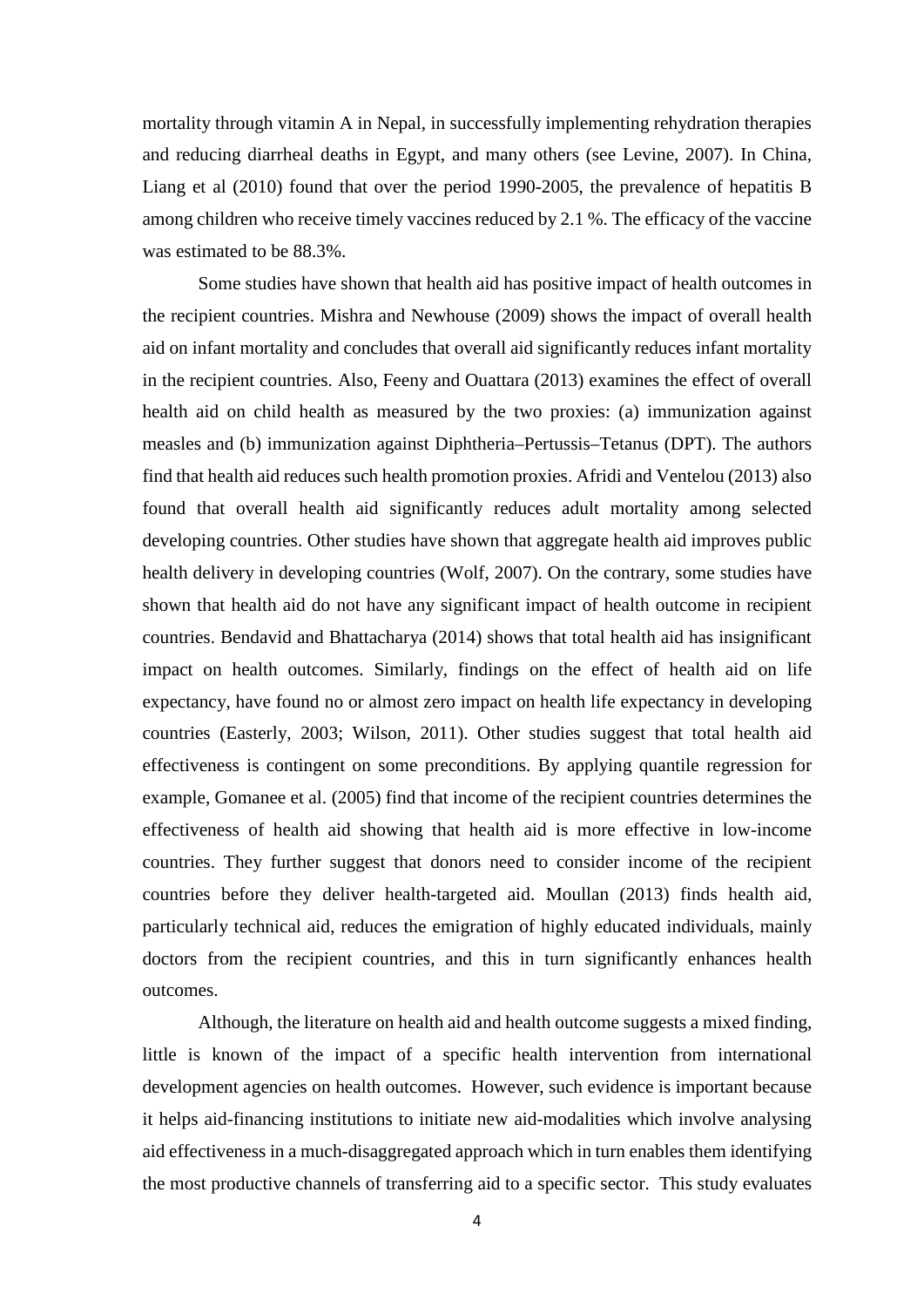the impact of the Global Alliance for Vaccine and Immunization (GAVI) support on children's health. An intervention that provides vaccines and immunisation assistance to developing countries with the aim of improving children health among GAVI support recipient. We examine both the short- and long-term impact of the intervention. Our identification strategy utilises a difference-in-difference approach by comparing health outcomes before and after the intervention among GAVI support recipient countries (hereafter recipient) and non-recipient (hereafter non-recipient) countries. More specifically, we examine the impact of this intervention on neonatal mortality, infant mortality, stunting and under-five mortality rates.

Using a difference-indifference strategy, we find that GAVI support is effective in promoting health outcomes. It significantly reduces neonatal infant and under-five mortality rates in the recipient countries. We, however, do not find any significant effect of GAVI support on stunting which could be explained by the fact that stunting is mainly caused by the prevalence of poor nutrition.<sup>[2](#page-4-0)</sup> Also, we find that the impact of GAVI on health outcomes reduces as the level of per capita income of a recipient country increases; a finding which justifies the co-financing model of GAVI. Our contribution to the literature comes from our evaluation of a specific form of health aid (vaccine and immunization) on short-term and long-term children health outcomes. To the best of our knowledge, no study has examined the impact on GAVI on children's health in the manner we do.

The rest of the paper is organised as follows. Section 2 presents an overview about GAVI initiative and its co-financing model. Section 3 and 4 discuss data and empirical identification strategy respectively. In section 5, we present the main results which is followed by discussion in section 6. Finally, Section 7 concludes the study.

## **2. The GAVI initiative**

 $\overline{a}$ 

GAVI, created in 2000, is an international organization which aims bringing together public and private sectors with the shared goal of creating equal access to new and underused vaccines for children living in the world's poorest countries. GAVI is mainly funded through contributions by government donors, the Bill and Melinda Gates Foundation, International Finance Facility for Immunization, GAVI Matching Fund, and Pneumococcal AMC (Godal, 2000). Eligibility for GAVI support is determined by a

<span id="page-4-0"></span><sup>&</sup>lt;sup>2</sup> De Onis et al. (2012) state that stunting is an indication of malnutrition or nutrition related disorders. It is caused by poor maternal health and nutrition before, during and after pregnancy, as well as inadequate infant feeding practices especially during the first 1,000 days of a child's life and infection.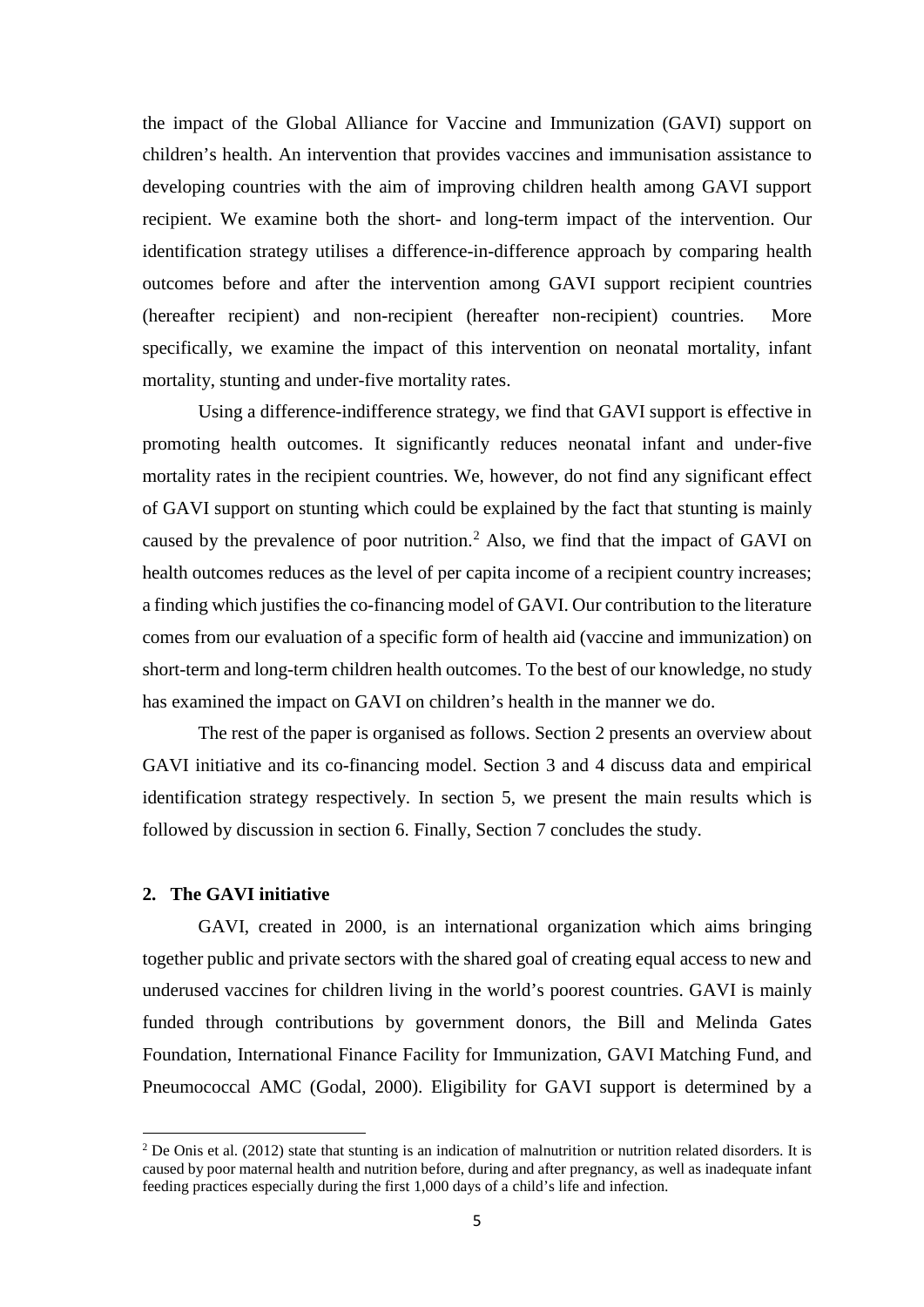country's per capita Gross National Income (GNI) based on the World Bank data.<sup>[3](#page-5-0)</sup> The scale and nature of GAVI's support changes as per capita GNI increases over time (see Figure 1). From the beginning of GAVI support, governments are expected to co-finance vaccines by financing a fraction of the needed doses<sup>[4](#page-5-1)</sup>. Gradually, as per capita GNI grows, co-financing levels for governments increase. Figure 1 shows that once countries have surpassed GAVI's eligibility threshold, they enter an accelerated transition process. This means that they phase out of GAVI support at a faster pace than before, by taking on an increasing share of their vaccine costs. During this period, Gavi intensifies its efforts to help transitioning countries be in a good position to financially sustain their immunisation programmes and new vaccines.





*Source*: GAVI (2015)

<span id="page-5-0"></span><sup>3</sup> List of GAVI countries as of 2014: Afghanistan, Angola, Armenia, Azerbaijan, Bangladesh, Benin, Bhutan, Bolivia (Plurinational State of), Burkina Faso, Burundi, Cambodia, Cameroon, the Central African Republic, Chad, the Comoros, the Congo, Côte d'Ivoire, Cuba, the Democratic People's Republic of Korea, the Democratic Republic of the Congo, Djibouti, Eritrea, Ethiopia, the Gambia, Georgia, Ghana, Guinea, Guinea- Bissau, Guyana, Haiti, Honduras, India, Indonesia, Kenya, Kiribati, Kyrgyzstan, the Lao People's Democratic Republic, Lesotho, Liberia, Madagascar, Malawi, Mali, Mauritania, Mongolia, Mozambique, Myanmar, Nepal, Nicaragua, the Niger, Nigeria, Pakistan, Papua New Guinea, the Republic of Moldova, Rwanda, São Tomé and Príncipe, Senegal, Sierra Leone, Solomon Islands, Somalia, South Sudan, Sri Lanka, the Sudan, Tajikistan, Timor-Leste, Togo, Uganda, Ukraine, the United Republic of Tanzania, Uzbekistan, Vietnam, Yemen, Zambia, Zimbabwe

<span id="page-5-1"></span><sup>&</sup>lt;sup>4</sup> The co-financing policy encourages governments in Gavi-supported countries to invest in new vaccines, enhancing country ownership of vaccine financing. It helps them plan for financially sustainable immunisation programmes in preparation for the phasing out Gavi support for these vaccines.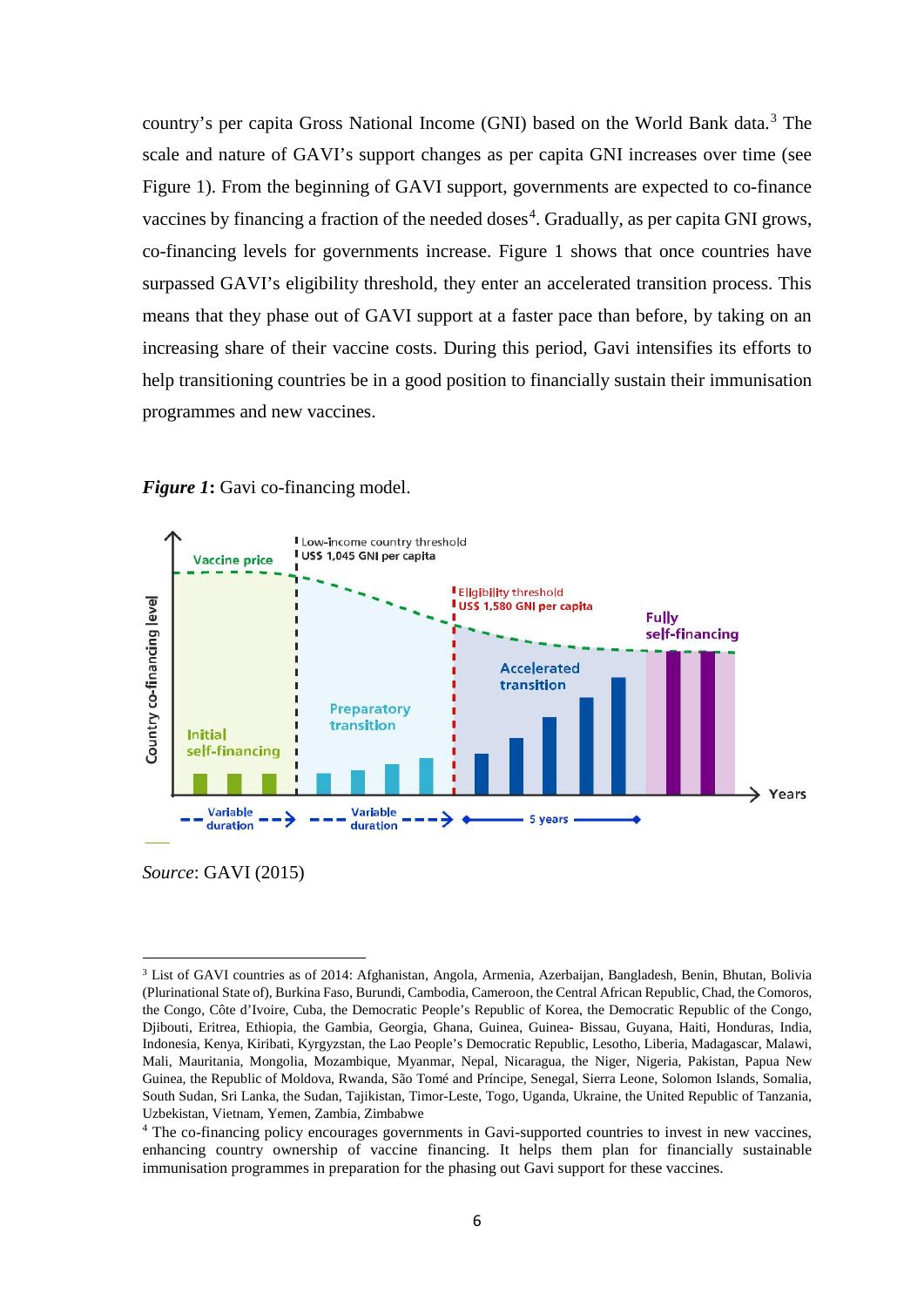### **3. Empirical identification strategy**

Child<sub>it</sub> = 
$$
\alpha_i + \gamma_t + \beta \left( Gavi_{reception_t} * Post_1999_t \right) + \emptyset Health_aid_{it-1} + \emptyset PCI_{it} + \tau X'_{it} + \varepsilon_{it}
$$
 (1)

 $Child\_health_{it}$  is child health outcome of country  $i$  in yeart. We consider both short and long-term impact of vaccination. For short term we consider neonatal mortality, under-five mortality, and stunting. We proxy long term child health outcome with under-five mortality. Our analysis considers neonatal morality rates, infant mortality rates, prevalence of child stunting and under-five mortality rates as the main outcome variables. These variables are broadly accepted as important indicators of the long-run improvements of the health sector in an economy (Thomas et al., 1996). Infant mortality rate is the number of infants dying before reaching one year of age, per 1,000 live births in a given year. Neonatal mortality rate is the number of neonates dying before reaching 28 days of age, per 1,000 live births in a given year. Also, the prevalence of stunting is defined as the percentage of children under age 5 whose height for age is more than two standard deviations below the median for the international reference population ages 0-59 months. For children up to two years old height is measured by recumbent length. For older children height is measured by stature while standing. Finally, under-five mortality rate is defined as the probability per 1,000 that a newborn baby will die before reaching age five. The data are based on the WHOs new child growth standards released in 2006 (see Hill et al. 2012).  $\alpha_i$  represents country fixed effects,  $\gamma_t$  shows year fixed effect. Health\_aid<sub>it-1</sub> is lagged log health aid per capita and  $PCI_{it}$  is log per capita income. The most important coefficients of interest of this study is  $\beta$ . If  $\beta$  is significant and negative, then GAVI support is effective in promoting children's health outcomes in the recipient countries after year 1999.  $X'_{it}$ indicates a vector of time varying country level characteristics, and  $\varepsilon_{it}$  denotes a random idiosyncratic error term.

Our empirical identification strategy relies on a comparison of health outcomes of recipient and non-recipient countries before and after the GAVI initiative in 2000. The implicit assumption is that the differences across countries in average health outcome would be consistent overtime across recipient and non-recipient countries in the absence the GAVI intervention. We define pre-GAVI period as 1985-1999 while post-GAVI is defined as 2000-2014. Table 1 shows the mean differences in children's health before and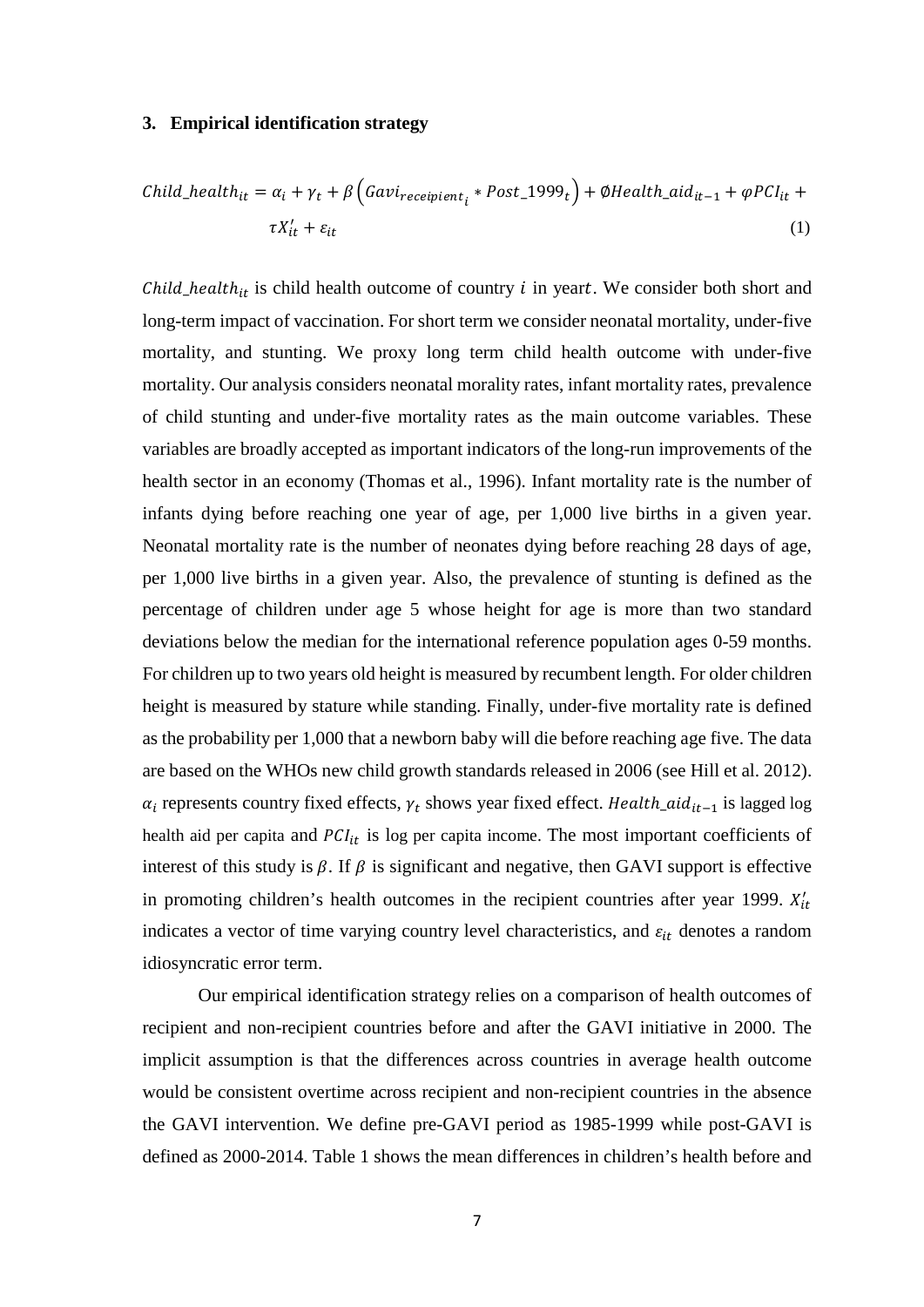after the GAVI intervention. It shows significant differences in all four health outcomes (neonatal, infant and under-five mortality rates and stunting) before 2000 among recipient and non-recipient countries. Moreover, the magnitude of the differences reduces after GAVI support was introduced. This evidence is consistent with Figures 2-4 showing that the gaps in children's health outcomes between recipient and non-recipient countries seem to have narrowed after 2000. The statistics in Table 1 suggest that in the absence of GAVI support, children in the recipient countries would have exhibited significantly poorer health on average. The Kernel density plots in figures 5-7 show the distribution of neonatal mortality, infant mortality and under-five mortality among GAVI and non-GAVI countries before and after 2000.<sup>[5](#page-7-0)</sup> There is a significant difference in the gap of the distribution in all health outcomes between GAVI and non-GAVI countries before 2000. However, after 2000 the gaps have significantly narrowed across all indicators, although the incidence of neonatal mortality, infant mortality and under-five mortality remain higher in GAVI countries than non-GAVI countries.

One potential threat to our identification strategy is that the improvement in health could be due to increased total aid committed to health sector of recipient countries but not due the GAVI intervention. To isolate the effect of health aid from the GAVI support, we control for health aid received by both recipient and non-recipient countries.

Another potential threat is that there could be other unobservable factors that might be correlated with GAVI. Such factors can be time variant or in variant and might lead to the selection in to GAVI endogenous. To address this problem, we do two things: First, because per capita income is a major decision criterion to become a GAVI member, we present specifications with and without per capita income. As shown in Figure 1, recipient countries become fully self-financing and exit GAVI after an accelerated increase in per capita income. Second, we control country fixed effects in all specification. By controlling for country fixed effects, we allow for unobservable characteristics to vary during the study period with the assumption that such characteristics are fixed over time and are uncorrelated with children health outcomes.

We further control for a set of variables in our models to capture the effects of other factors influencing health outcomes.<sup>[6](#page-7-1)</sup> The following controls are included: fertility rate, log of population, and CO2 emissions in metric tons per capita. It is evident that access to

<span id="page-7-1"></span><span id="page-7-0"></span> $5$  All values are in log transformed.<br><sup>6</sup> Our choice of control variables is also limited to availability of data for the countries and years under consideration in this study.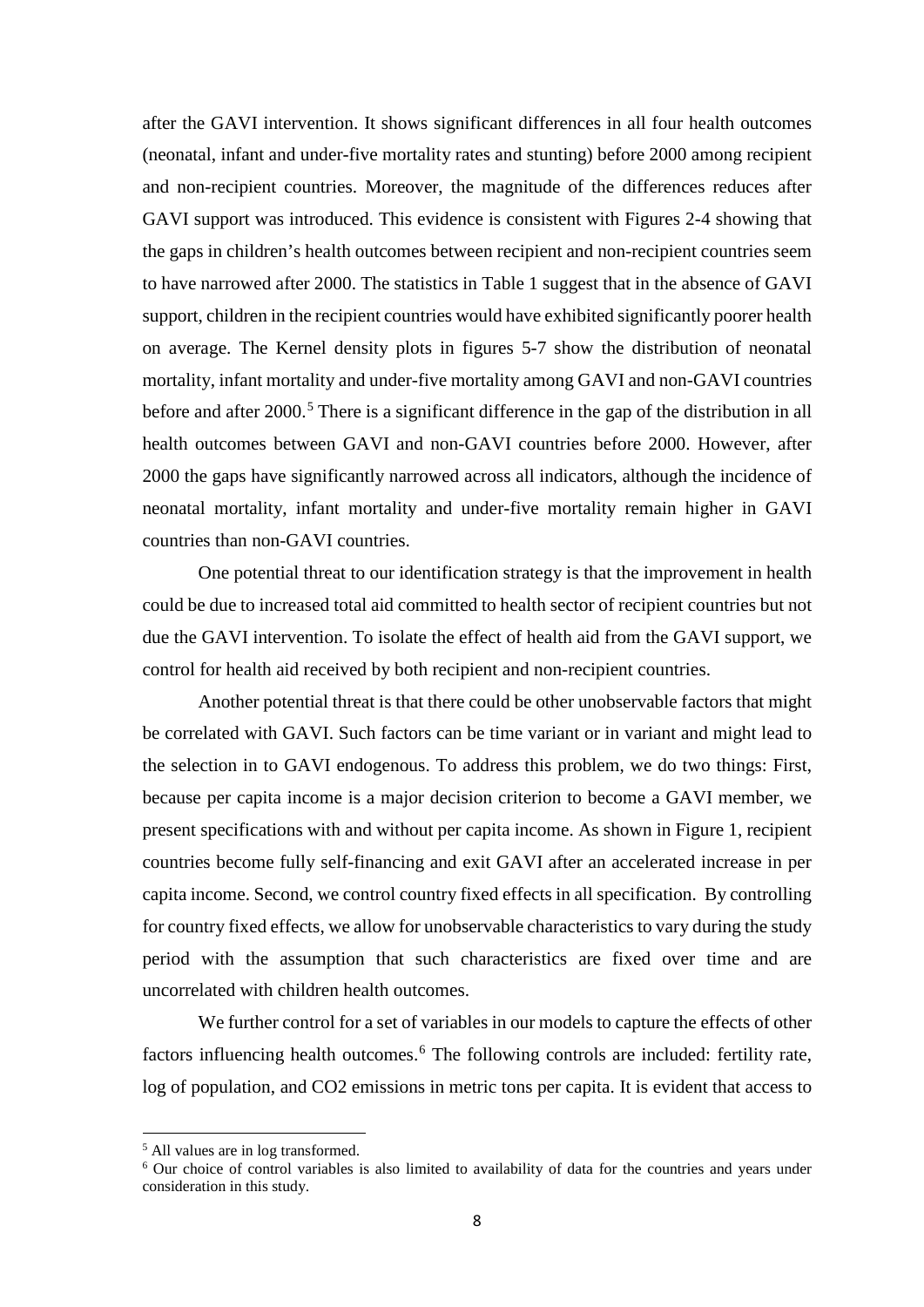improved sanitation and immunization, adult female literacy, births attended by skilled health staffs, have significantly negative impact on health. Following Woodcock et al. (2009) we also include CO2 emissions in metric tons per capita to capture the effect of climate change on health outcomes.<sup>[7](#page-8-0)</sup> Data for the study is sourced from the World Development Indicators (WDI) as well as AidData database.

|                  | Pre-2000    |             |              | Post-2000   |             |              |
|------------------|-------------|-------------|--------------|-------------|-------------|--------------|
|                  | Non-        | <b>GAVI</b> | Diff         | Non-        | <b>GAVI</b> | Diff         |
|                  | <b>GAVI</b> | countries   |              | <b>GAVI</b> | countries   |              |
|                  | countries   |             |              | countries   |             |              |
| Neonatal         | 19.958      | 39.651      | $-19.693***$ | 14.815      | 28.990      | $-14.175***$ |
| mortality        |             |             |              |             |             |              |
| <b>Stunting</b>  | 21.593      | 44.731      | $-23.138***$ | 18.472      | 33.508      | $-15.035***$ |
| Infant mortality | 56.715      | 67.346      | $-10.630***$ | 37.581      | 46.432      | $-8.851***$  |
| Under-five       | 48.159      | 127.586     | $-79.427***$ | 30.150      | 81.978      | $-51.828***$ |
| mortality        |             |             |              |             |             |              |

**Table 1:** Summary statistics of outcome variables by time and GAVI status

Source: Authors' own computation from World Development Indicators.

*Figure 2: Neonatal mortality rates among GAVI and non-GAVI countries over the period 1980-2014.* 



*Source: World Development Indicators*

<span id="page-8-0"></span>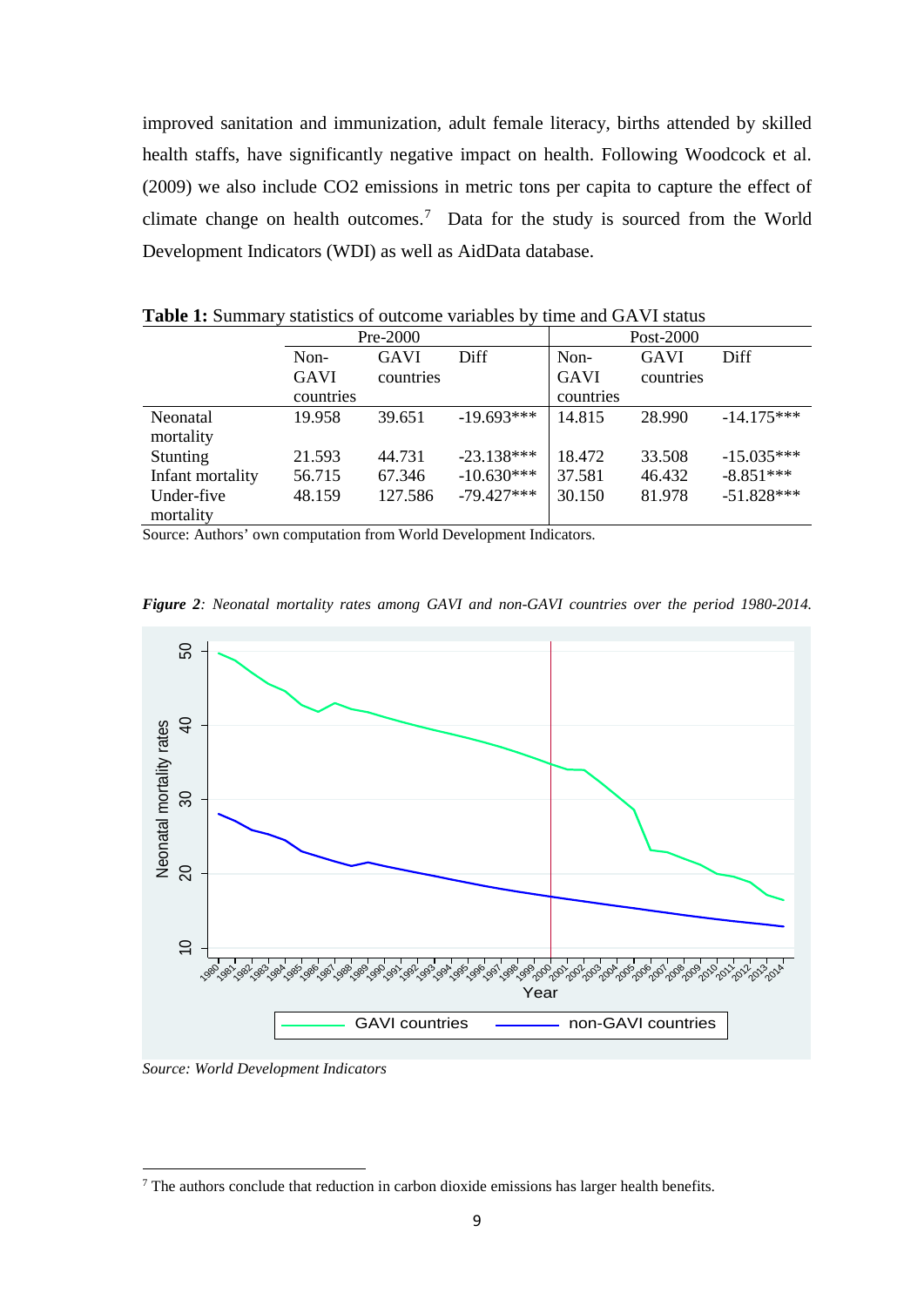*Figure 3: Infant mortality rates among GAVI and non-GAVI countries over the period 1980-2014.* 



*Source: World Development Indicators*

*Figure 4: Under-five mortality rate among GAVI and non-GAVI countries over the period 1980-2014.* 

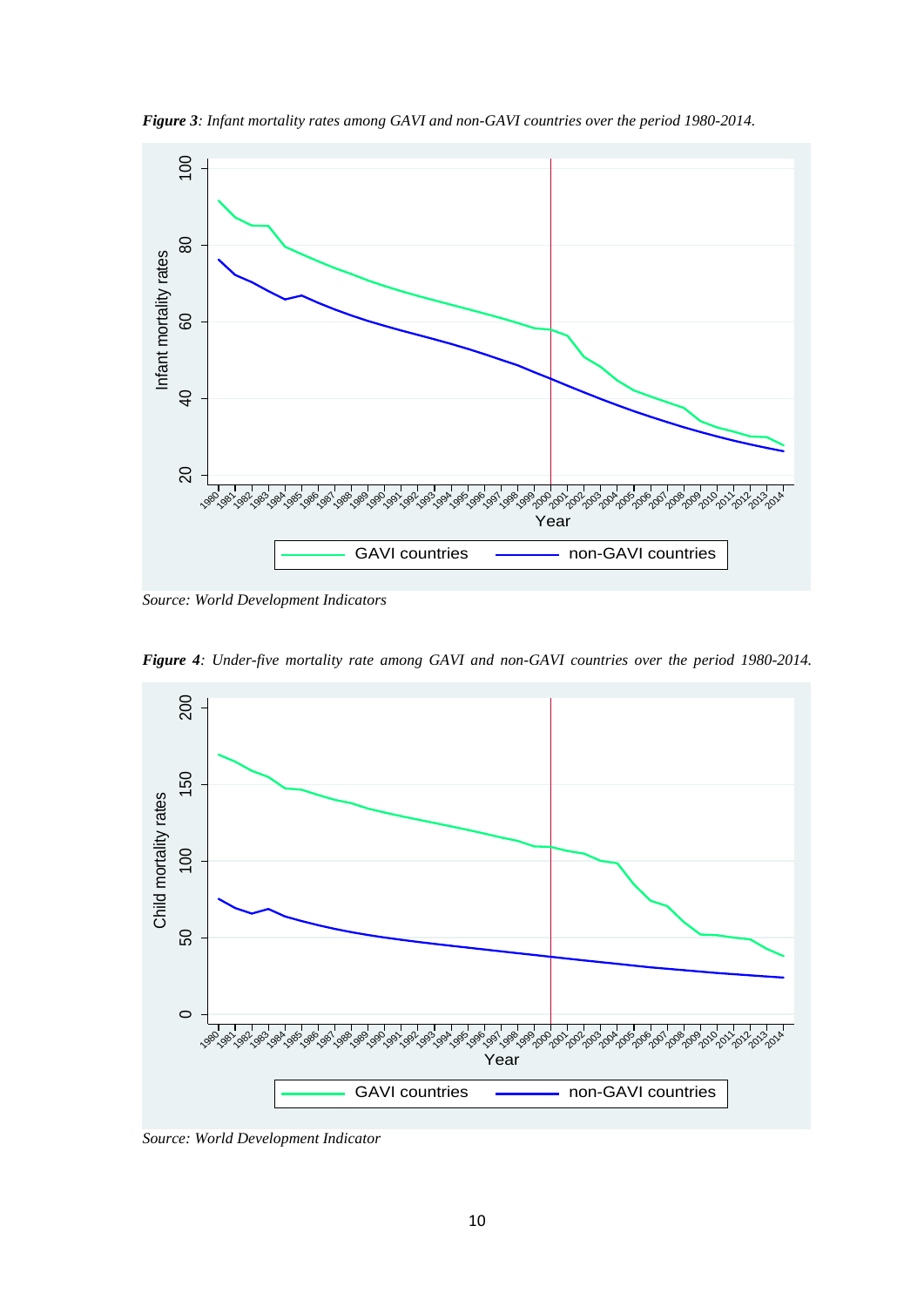*Figure 5: Kernel density distribution of neonatal mortality among GAVI and non-GAVI countries before and after 2000*



*Figure 6: Kernel density distribution of infant mortality among GAVI and non-GAVI countries before and after 2000*

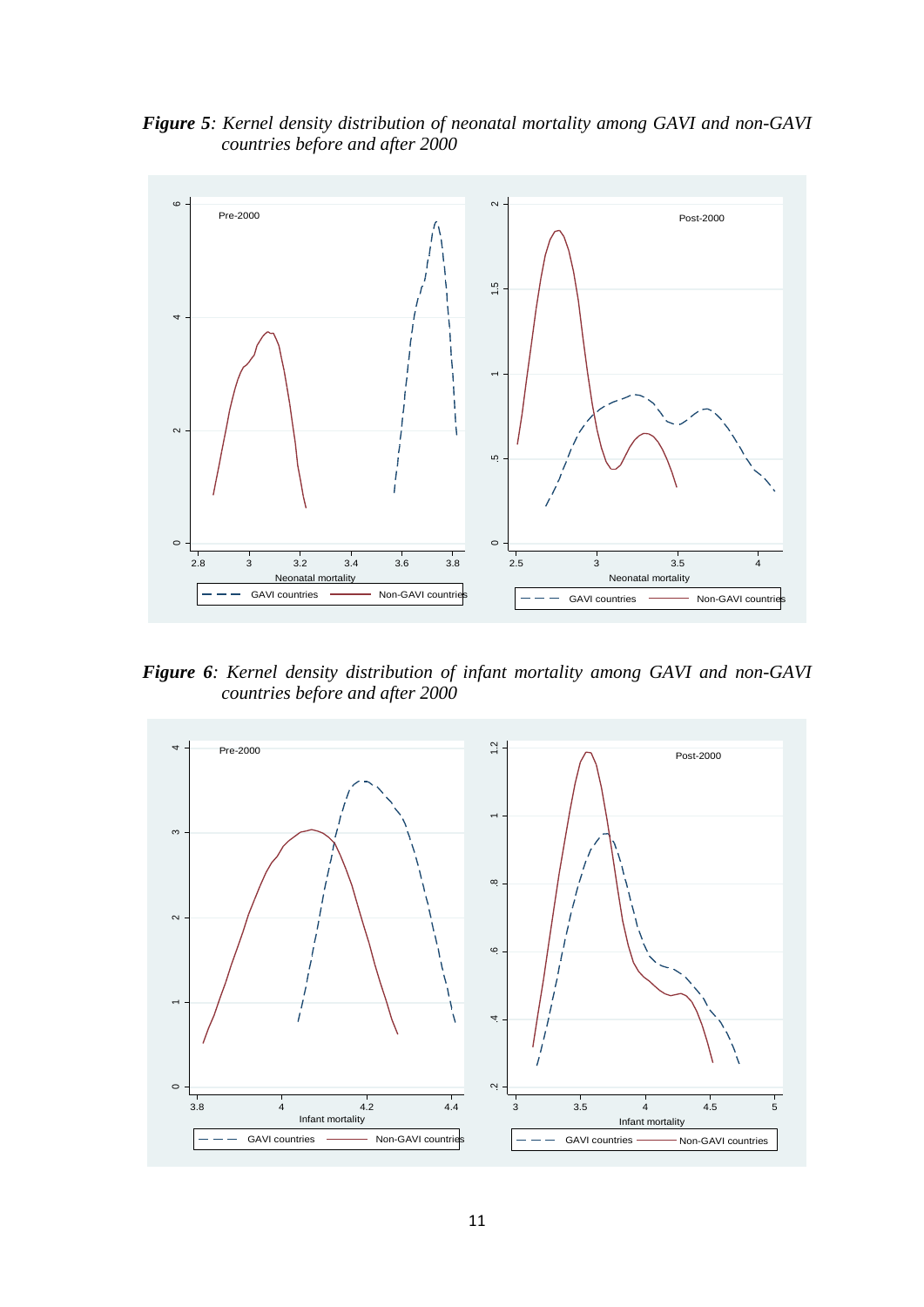*Figure 7: Kernel density distribution of under-five mortality among GAVI and non-GAVI countries before and after 2000*



## **4. Empirical Results**

## *4.1 Difference-in-difference estimation*

As discussed in the introductory section, we analyse both short and long-term impacts of the GAVI intervention on children's health outcomes. We use three proxies for short term health outcomes; neonatal and infant mortality rates and stunting. Tables 2-4 report the results for the short -term impacts. Long- term health is proxied by under-five mortality rate and is presented in Table 5. All regressions include country and year fixed effects as well as control for fertility, population and carbon dioxide emission. In Specification 1, we do not include health aid and per capita income. Health aid is included in specification 2 but without per capita income. Specification 3 presents the full model with health aid and per capita income. This method enables us to isolate the impact of GAVI support from general health aid received by recipient countries and improvement in per capita income. We first examine the effect of GAVI intervention on the pooled group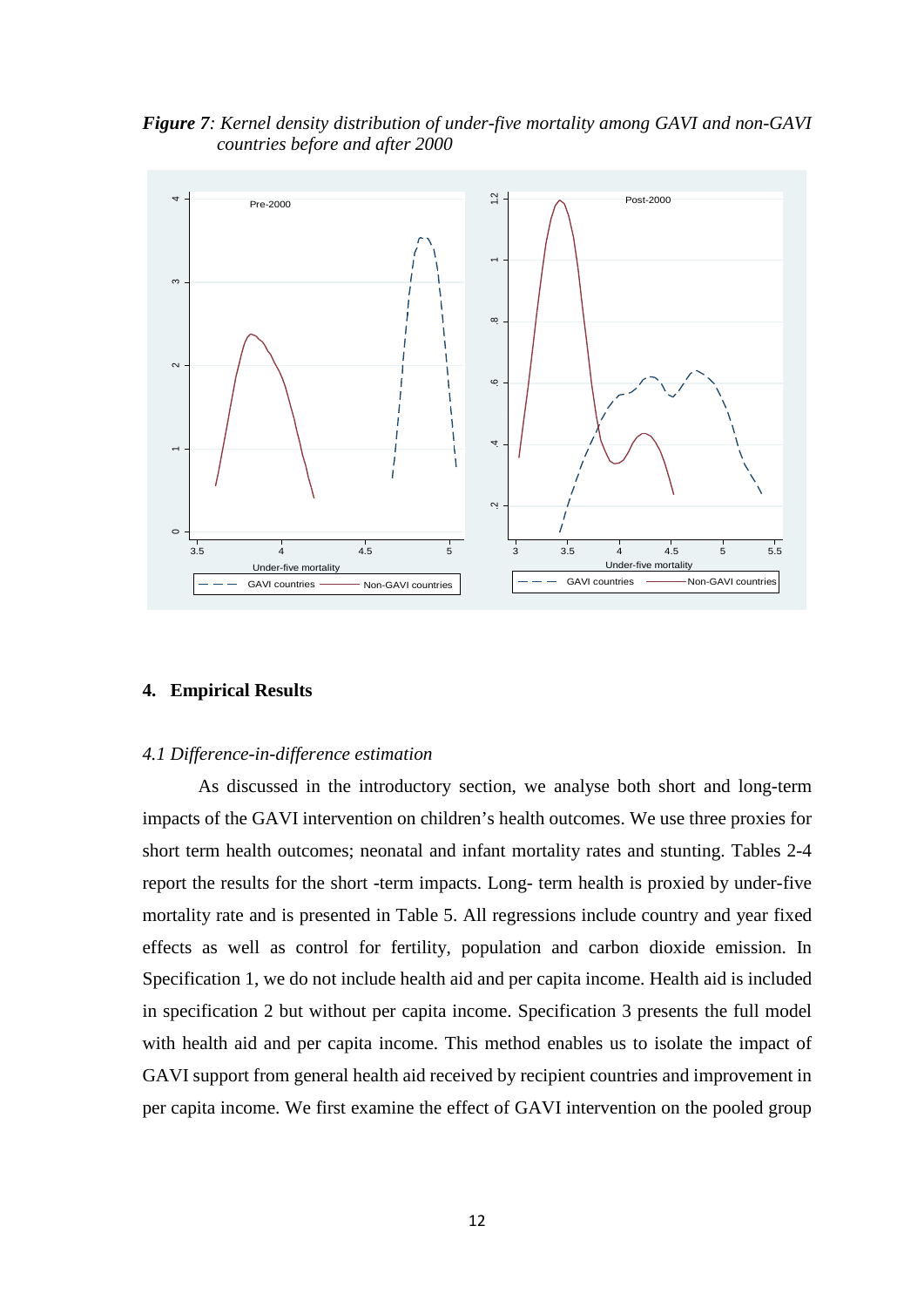of countries irrespective of their level of per capita income<sup>[8](#page-12-0)</sup>. In Table 2, we find that countries which received GAVI support experience an average reduction of 11.3 percentage points in neonatal mortality rate. In specification 2, we find that the effect reduces to10.7 percentage points, which shows that in the presence of general health aid, recipient countries gain extra percentage points reduction in neonatal mortality. In specification 3, this reduces to 7.6 percentage point reduction in neonatal mortality. Specifications 2 and 3 show that adding general health aid and per capita income does not affect the standard errors or the R-squared. This suggests that omitted-variable bias might not be a serious threat for our identification strategy. This is consistent across all health outcomes. Relying on estimates from specifiaction3, we conclude that the GAVI initiative has significantly reduced neonatal mortality by 8.1 percentage points among recipient countries.

We do not find any significant impact of the GAVI initiative of stunting children among recipient countries as shown in Table 2. Although the effect is negative in specification 3, it is not significant. This result is somehow expected because GAVI support is mainly targeted for vaccine and immunisation activities in the recipient countries. Hence stunting, which is an impaired development mainly caused by poor nutrition, would be less affected by GAVI support. Table 3 shows the effect of GAVI support on infant and under-five mortality rate. We find that countries which received GAVI support experience an average reduction of 7.6 percentage points in infant mortality rate as show in specification 1. In specification 3, this effect is reduced to 6.9 percentage points due to the inclusion of health aid and per capita income.

The largest impact of GAVI is found for long term health outcome, proxied with under-five mortality. Table 3 shows that GAVI countries witnessed a significant reduction in under-five mortality rate by 15.5 percentage points. The impact reduces to 10.5 percentage points as shown in specification 3.

<span id="page-12-0"></span> <sup>8</sup> Countries' level of per capita income is a major requirement to receive GAVI support and also determines the exit point from GAVI. For example, countries such Bhutan, Honduras, Mongolia, Sri Lanka exited GAVI in 2016 while Ukraine exited in 2015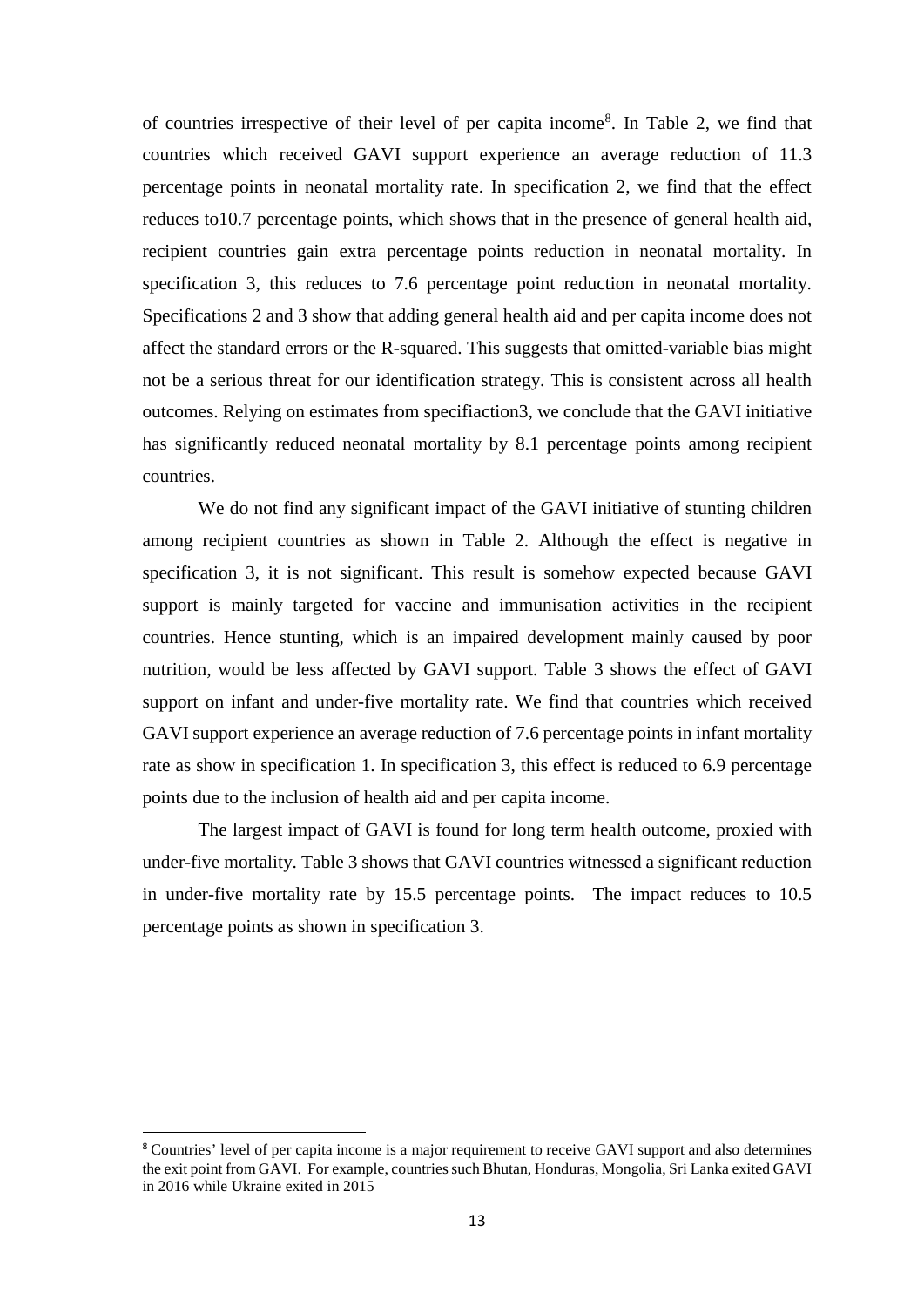|                                     | Neonatal mortality |             |             | <b>Stunting</b> |         |            |
|-------------------------------------|--------------------|-------------|-------------|-----------------|---------|------------|
|                                     | $\left(1\right)$   | (2)         | (3)         | (1)             | (2)     | (3)        |
| GAVI*Post_1999                      | $-0.113***$        | $-0.107***$ | $-0.076***$ | 0.027           | 0.008   | $-0.001$   |
|                                     | (0.012)            | (0.013)     | (0.014)     | (0.042)         | (0.047) | (0.048)    |
| Lagged log health aid per<br>capita | No                 | Yes         | Yes         | N <sub>0</sub>  | Yes     | <b>Yes</b> |
| Log per capita income               | No                 | No          | Yes         | N <sub>0</sub>  | No      | Yes        |
| Country fixed effect                | Yes                | Yes         | <b>Yes</b>  | Yes             | Yes     | <b>Yes</b> |
| Years fixed effect                  | Yes                | Yes         | Yes         | Yes             | Yes     | Yes        |
| N                                   | 1656               | 1326        | 1281        | 309             | 264     | 257        |
| R-Squared                           | 0.945              | 0.951       | 0.953       | 0.916           | 0.922   | 0.920      |

**Table 2:** The effect of GAVI on neonatal mortality and stunting among developing countries

Source: Authors' own computation using data from WDI and AidData database. All specifications include control variables for fertility rate, log of population, and CO2 emissions in metric tons per capita. Robust standard errors adjusted for heteroskedasticity are in parentheses. \*, \*\*, \*\*\* Significant at 10, 5 and 1%, respectively

**Table 3:** The effect of GAVI on infant and under-five mortality among developing countries

|                                     | Infant mortality |             |             | Under-five mortality |             |             |
|-------------------------------------|------------------|-------------|-------------|----------------------|-------------|-------------|
|                                     | $\mathbf{I}$     | (2)         | (3)         |                      | (2)         | (3)         |
| GAVI*Post 1999                      | $-0.076***$      | $-0.095***$ | $-0.069***$ | $-0.155***$          | $-0.145***$ | $-0.105***$ |
|                                     | (0.013)          | (0.013)     | (0.012)     | (0.015)              | (0.016)     | (0.016)     |
| Lagged log health aid<br>per capita | No               | Yes         | Yes         | No                   | Yes         | Yes         |
| Log per capita income               | No               | No          | Yes         | No                   | No          | Yes         |
| Country fixed effect                | Yes              | <b>Yes</b>  | Yes         | Yes                  | Yes         | Yes         |
| Years fixed effect                  | Yes              | Yes         | Yes         | Yes                  | Yes         | Yes         |
| N                                   | 1714             | 1368        | 1323        | 1714                 | 1714        | 1323        |
| R-Squared                           | 0.953            | 0.959       | 0.965       | 0.957                | 0.963       | 0.967       |

Source: Authors' own computation using data from WDI and AidData database. All specifications include control variables for fertility rate, log of population, and CO2 emissions in metric tons per capita. Robust standard errors adjusted for heteroskedasticity are in parentheses. \*, \*\*, \*\*\* Significant at 10, 5 and 1%, respectively

## *4.2 Heterogeneous impact of GAVI based of per capita income of recipient country*

In this section, we bifurcate recipient countires based on their per capita income and then examine and compare theeffects of GAVI support on children's helath outocme among the the receipient counries. We do so by putting countires into three counries; those below the  $25<sup>th</sup>$  percentile value of per capita income; those between the  $25<sup>th</sup>$  and  $75<sup>th</sup>$ percentile value of per capita income; and those above the  $75<sup>th</sup>$  percentile value of per capita income. This analysis is important because as part of GAVI's co-financing strategy, countries will exit and become self financing when receipient countries' per capita income grows significantly over time. These estimates are based on dpecifiaction 3. Tables 4-7 report the difference-in-difference results for all our proxies for children's health outcomes (neonatal, infant and under-five mortality rates and stunting).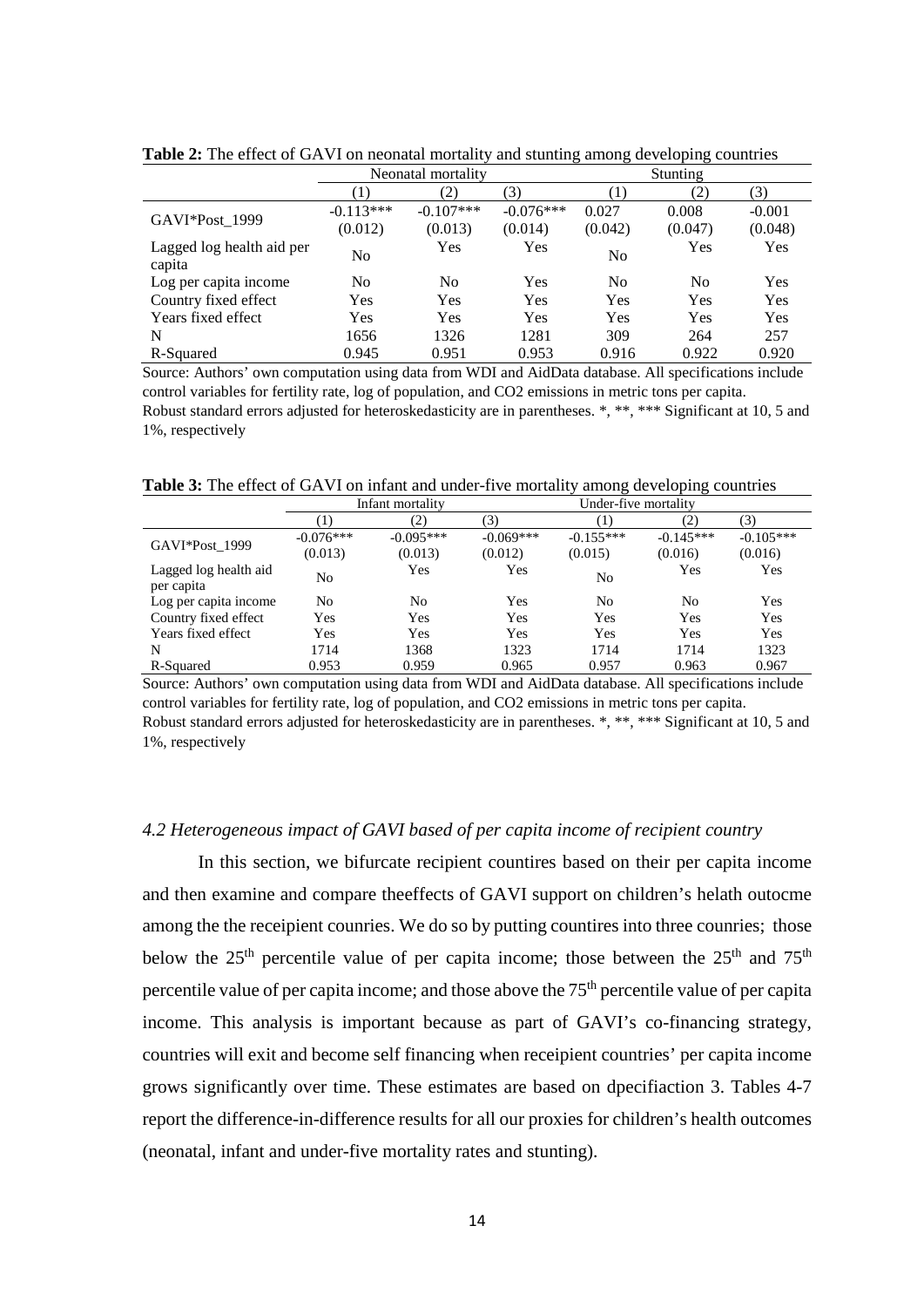Table 4 shows that the impact of GAVI support on neonatal mortality rate reduces as per capita imcome increases. For countries below the  $25<sup>th</sup>$  percentile value of per capita income, GAVI supoort reduces neonatal moratality rate by 12.9 percentage points. Among those between the  $25<sup>th</sup>$  and  $75<sup>th</sup>$  percentile value of per capita income, the corresponding reduction in neotal mortality is 10.3 percentage points while for those above the  $75<sup>th</sup>$ percentile per capita income value, GAVi leads to 8.1 percentage reducetion in neonatal mortality.

Results for the impact of GAVI support on stunting is reported in Table 5 and shows that GAVI has a significant impact of stunting only for countries below the  $25<sup>th</sup>$  percentile value of per capita income. Among such countries GAVI intervention has led to a 12.9 percentage reducetion in thn incidence of stunting children. We do not find any significant impact of GAVI support on stunting among countries whose per capita income is above the  $25<sup>th</sup>$  percentile value of per capita income.

Table 6 reports the impact of GAVI on infant mortality and shows that GAVI support is effective in reducing infant mortality rate among countries with per capita income between the  $25<sup>th</sup>$  percentile and  $75<sup>th</sup>$  percentile per capita income range. Intringingly, no significant effect is found for countries whose per capita income is below the 25th percentile value of per capita income, although negative.

With regards to the long term impact of GAVI support on children's health outocmes, Table 7 shows that the impact of GAVI support on under-five mortality is different among countries of different per capita income. Consitent with the findings on neonatal mortality, the impact of GAVI support on under-five mortality rate is largest among countries whose per capita income is below the  $25<sup>th</sup>$  percentile. The impact ranges from 17.7 percentage points to 6.7 percentage points reduction in under-five mortality.

| Variables            | Neonatal moratlity     |                                               |                         |  |
|----------------------|------------------------|-----------------------------------------------|-------------------------|--|
|                      | Below 25 <sup>th</sup> | Between 25 <sup>th</sup> and 75 <sup>th</sup> | Above $75th$ percentile |  |
|                      | percentile value of    | percentile valuse of                          | value of per capita     |  |
|                      | per capita income      | per capita income                             | income                  |  |
| GAVI*Post 1999       | $-0.129***$            | $-0.103***$                                   | $-0.081***$             |  |
|                      | (0.033)                | (0.014)                                       | $(-3.17)$               |  |
| Country fixed effect | <b>Yes</b>             | Yes                                           | Yes                     |  |
| Years fixed effect   | <b>Yes</b>             | Yes                                           | Yes                     |  |
| N                    | 269                    | 599                                           | 413                     |  |
| R-Squared            | 0.954                  | 0.981                                         | 0.964                   |  |

Table 4: The effect of GAVI on neonatal mortality by per capita income of recipient country

*Source*: Authors' own computation using data from WDI and AidData database. All specifications include control variables for fertility rate, log of population, and CO2 emissions in metric tons per capita. Robust standard errors adjusted for heteroskedasticity are in parentheses. \*, \*\*, \*\*\* Significant at 10,  $\overline{5}$  and  $\overline{1\%}$ , respectively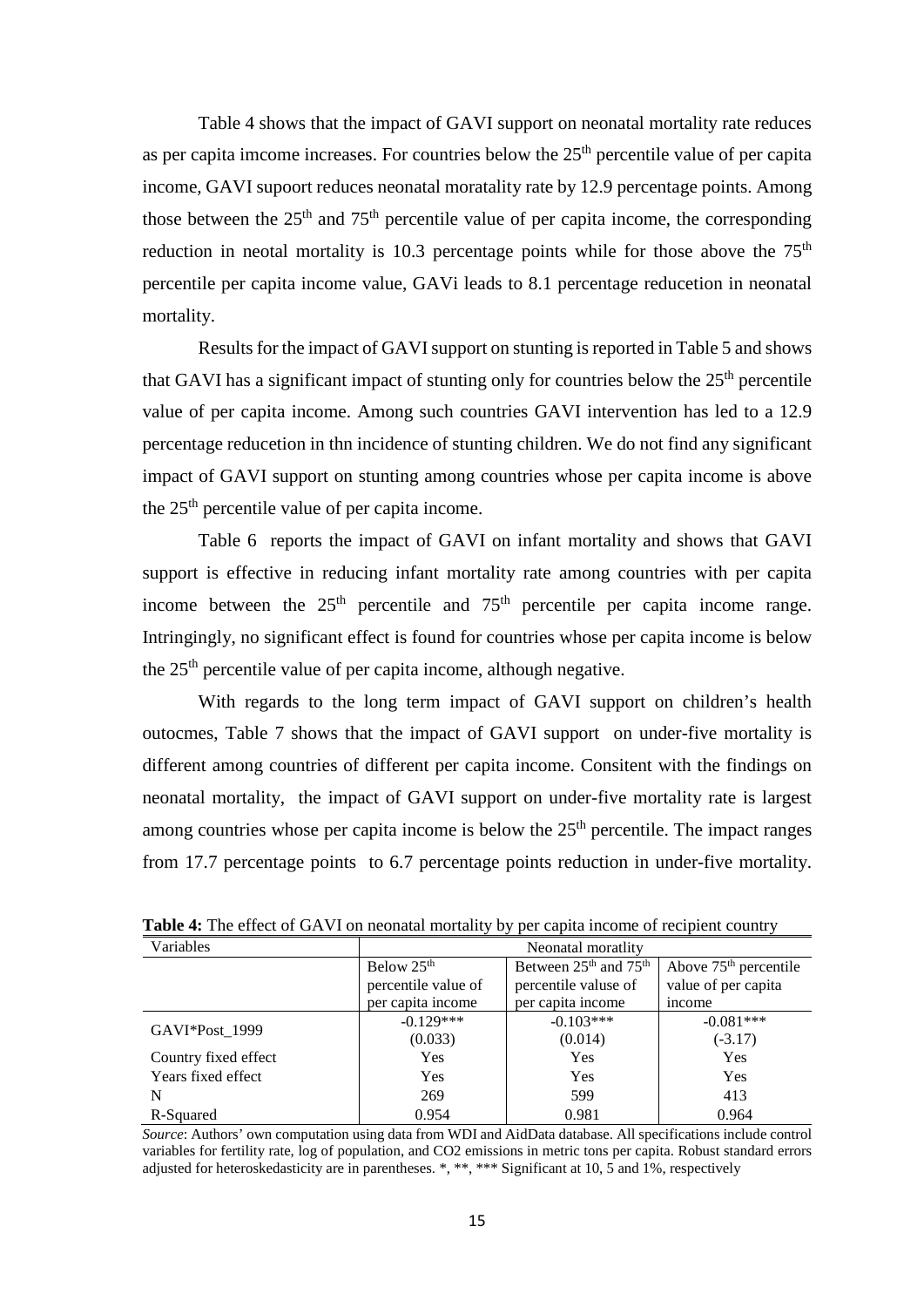| Variables            | Stunting               |                              |                        |  |  |
|----------------------|------------------------|------------------------------|------------------------|--|--|
|                      | Below 25 <sup>th</sup> | Between 25 <sup>th</sup> and | Above 75 <sup>th</sup> |  |  |
|                      | percentile value of    | $75th$ percentile            | percentile value of    |  |  |
|                      | per capita income      | valuse of per capita         | per capita income      |  |  |
|                      |                        | income                       |                        |  |  |
| GAVI*Post 1999       | $-0.172***$            | 0.052                        | 0.207                  |  |  |
|                      | (0.075)                | (0.061)                      | (0.158)                |  |  |
| Country fixed effect | <b>Yes</b>             | <b>Yes</b>                   | <b>Yes</b>             |  |  |
| Years fixed effect   | <b>Yes</b>             | Yes                          | <b>Yes</b>             |  |  |
| N                    | 50                     | 111                          | 96                     |  |  |
| R-Squared            | 0.967                  | 0.925                        | 0.950                  |  |  |

**Table 5:** The effect of GAVI on stunting by per capita income of recipient country

*Source*: Authors' own computation using data from WDI and AidData database. All specifications include control variables for fertility rate, log of population, and CO2 emissions in metric tons per capita. Robust standard errors adjusted for heteroskedasticity are in parentheses. \*, \*\*\* Significant at 10, 5 and 1%, respectively

Table 6: The effect of GAVI on infant mortality by per capita income of recipient country

| Variables            | Infant moratlity       |                              |                        |  |  |
|----------------------|------------------------|------------------------------|------------------------|--|--|
|                      | Below 25 <sup>th</sup> | Between 25 <sup>th</sup> and | Above 75 <sup>th</sup> |  |  |
|                      | percentile value of    | $75th$ percentile            | percentile value of    |  |  |
|                      | per capita income      | valuse of per capita         | per capita income      |  |  |
|                      |                        | income                       |                        |  |  |
|                      | $-0.048$               | $-0.107***$                  | 0.045                  |  |  |
| GAVI*Post_1999       | (0.033)                | (0.017)                      | (0.036)                |  |  |
| Country fixed effect | <b>Yes</b>             | <b>Yes</b>                   | <b>Yes</b>             |  |  |
| Years fixed effect   | Yes                    | Yes                          | <b>Yes</b>             |  |  |
| N                    | 305                    | 605                          | 413                    |  |  |
| R-Squared            | 0.960                  | 0.981                        | 0.977                  |  |  |

*Source*: Authors' own computation using data from WDI and AidData database. All specifications include control variables for fertility rate, log of population, and CO2 emissions in metric tons per capita. Robust standard errors adjusted for heteroskedasticity are in parentheses. \*, \*\*\* Significant at 10, 5 and 1%, respectively

| Table 7: The effect of GAVI on under-five mortality by per capita income of recipient country |  |  |  |
|-----------------------------------------------------------------------------------------------|--|--|--|
|-----------------------------------------------------------------------------------------------|--|--|--|

| Variables            | Under-five moratlity   |                              |                        |  |
|----------------------|------------------------|------------------------------|------------------------|--|
|                      | Below 25 <sup>th</sup> | Between 25 <sup>th</sup> and | Above 75 <sup>th</sup> |  |
|                      | percentile value of    | $75th$ percentile            | percentile value of    |  |
|                      | per capita income      | valuse of per capita         | per capita income      |  |
|                      |                        | income                       |                        |  |
|                      | $-0.177***$            | $-0.145***$                  | $-0.067**$             |  |
| GAVI*Post 1999       | (0.037)                | (0.018)                      | (0.033)                |  |
| Country fixed effect | <b>Yes</b>             | <b>Yes</b>                   | Yes                    |  |
| Years fixed effect   | Yes                    | Yes                          | <b>Yes</b>             |  |
| N                    | 305                    | 605                          | 413                    |  |
| R-Squared            | 0.975                  | 0.982                        | 0.976                  |  |

*Source*: Authors' own computation using data from WDI and AidData database. All specifications include control variables for fertility rate, log of population, and CO2 emissions in metric tons per capita. Robust standard errors adjusted for heteroskedasticity are in parentheses. \*, \*\*, \*\*\* Significant at 10, 5 and 1%, respectively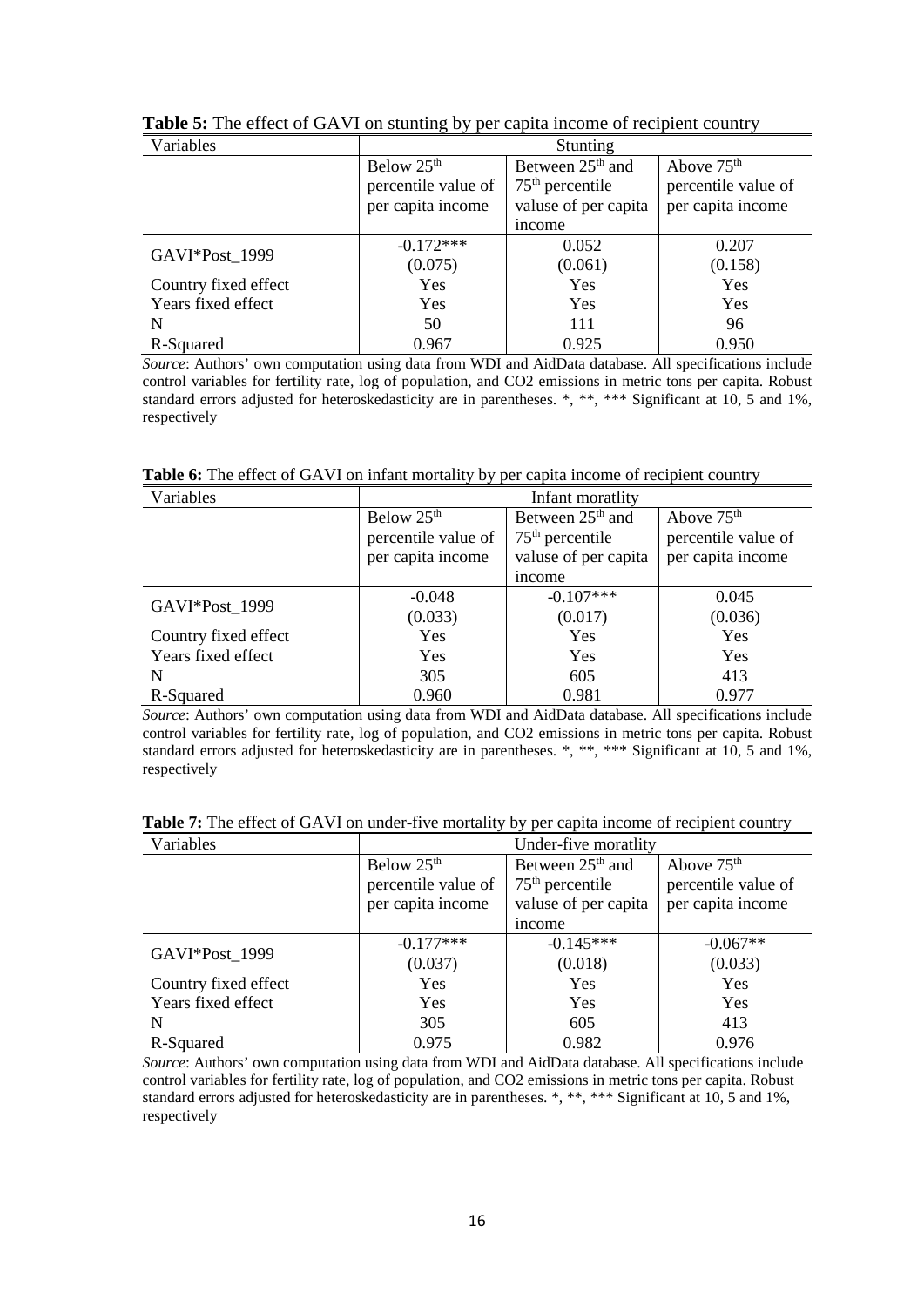#### *4.3 Falsification test*

In order to provide validity of our analysis, we perform a falsification test. A major threat to our empirical analyses is the fact that countries' health outcome might improve overtime as the economy expands. Although, we have isolated such effects by controlling for per capita income and time fixed effect it is important to perform a falsification analysis to demonstrate that the estimated impact indeed, occurred after 1999. We, therefore, redefined the pre-GAVI time period as 1960-1979 and post-GAVI time period as 1980- 1999. The argument is that if GAVI has no significant impact on children's health during post-1999, then  $\beta$  in equation (1) should be negative and significant. Table 8 reports results from all specifications. The results show that over the falsified control period, although the difference-in-difference estimator is negative but insignificant.<sup>[9](#page-16-0)</sup> The interpretation is that the vaccine and immunisation support from GAVI since 2000, has played a significant role in reducing neonatal mortality, infant mortality and under-five mortality.

| Table 0. The chect of GA VI on children 5 health |          |          |           |            |
|--------------------------------------------------|----------|----------|-----------|------------|
| Variables                                        | Neonatal | Stunting | Infant    | Under-five |
|                                                  |          |          | mortality | mortality  |
|                                                  | $-0.056$ | 0.716    | $-0.183$  | $-0.098$   |
| <b>DID</b>                                       | (0.036)  | (0.857)  | (0.114)   | (0.070)    |
| Controls                                         | Yes      | Yes      | Yes       | Yes        |
| Country fixed effect                             | Yes      | Yes      | Yes       | Yes        |
| Years fixed effect                               | Yes      | Yes      | Yes       | Yes        |
| N                                                | 614      | 120      | 614       | 614        |
| R-Squared                                        | 0.982    | 0.96     | 0.984     | 0.980      |

**Table 8: The effect of GAVI on children's health** 

*Source*: Authors' own computation using data from WDI and AidData database. All specifications include control variables for fertility rate, log of population, and CO2 emissions in metric tons per capita, log per capita health aid, and logged per capita income. Robust standard errors adjusted for heteroskedasticity are in parentheses. \*, \*\*, \*\*\* Significant at 10, 5 and 1%, respectively

#### *4.4. Testing for omitted variable bias*

 $\overline{a}$ 

Another possible threat to establishing the causal effect of GAVI on children's health is omitted variable bias. There may be time variant unobservable factors associated with GAVI such as health governance, institutional development, and health systems factors in child health and the effect of GAVI. All these are time variant and might be correlated with our intervention variable and children's health. If any of these holds, then  $(aavilecepient_i * Post_1999_t)$  will be correlated with the error term in equation 1.

<span id="page-16-0"></span><sup>&</sup>lt;sup>9</sup>The results are for the percentile analyses are qualitatively similar to those in Table 8 and are available upon request.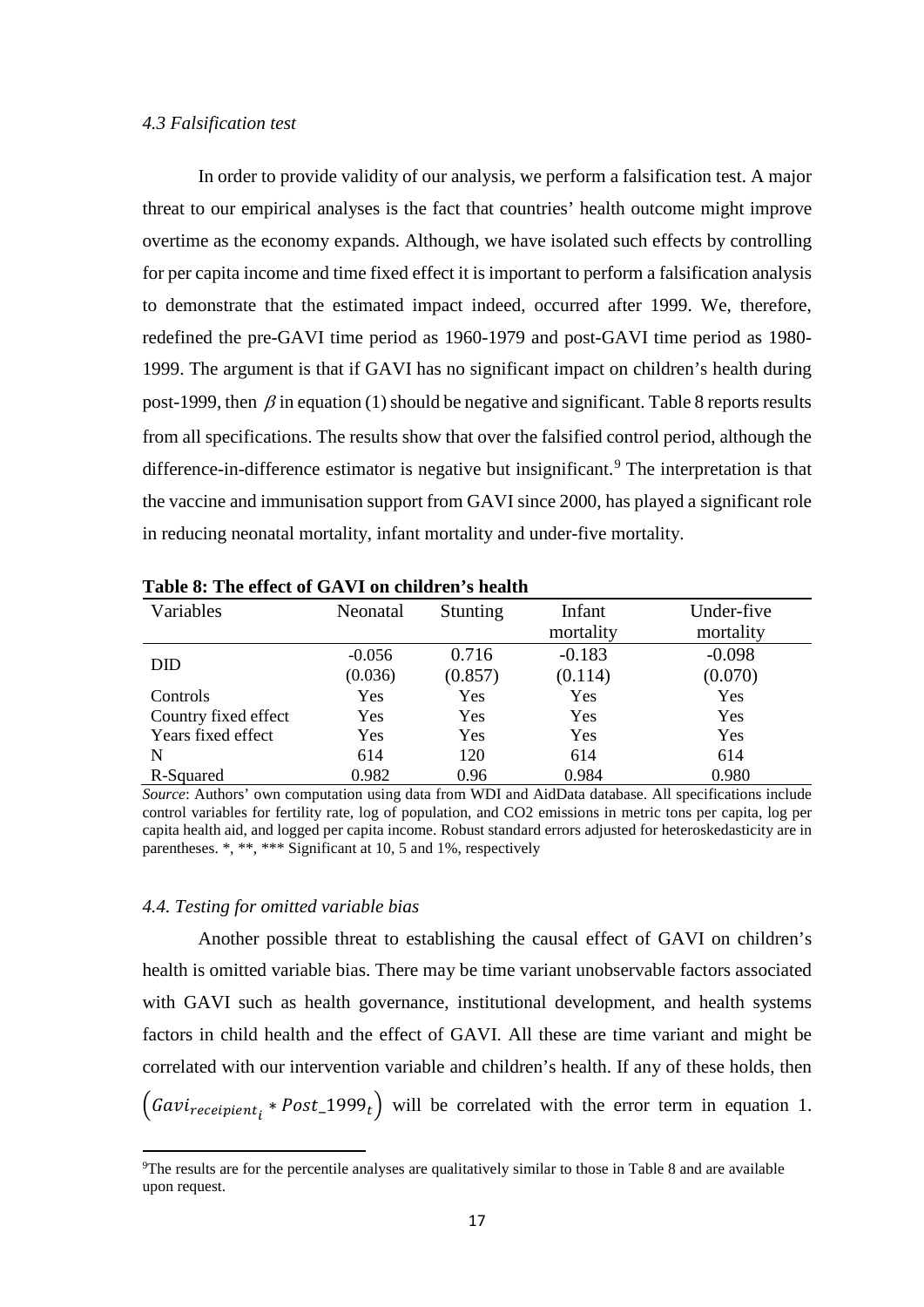Because we cannot capture all these unobserved time variant variables in our model, we use the Oster (2017) to formally test for the relevance of these unobservable variables. This approach relies on the movement of the coefficient to conclude on the possible bias that might arise due our inability to control for such unobservable factors. The Oster (2017) approach works under the assumption that the selection of the observed controls is proportional to the selection of the unobserved controls. Because the R-squared is an increasing function of the number of control variables included in the model, if successive inclusion of controls does not significantly change the sign and magnitude of the main coefficients, then omitted variable bias is not a major threat. To perform this exercise, we rely on delta  $(\delta)$  bound to determine the relevance of unobserved covariates relative to the observed variables.

$$
\delta = \frac{\hat{\beta}(\widehat{R}^2 - \widetilde{R}^2)}{(\hat{\beta} - \widetilde{\beta})(R_{max}^2 - \widehat{R}^2)}
$$

Where  $\hat{\beta}$  is the coefficient from the full model (specification 3),  $\tilde{\beta}$  is the coefficient after correcting for omitted variable bias.  $\overline{R}^2$  is the R-squared from the full model and  $\overline{R}^2$  is the R-squared from the parsimonious model.  $R_{max}^2$  is the maximum R-squared that can be obtained assuming all possible control variables are captured in the models. For consistency, we set the maximum R-squared as 0.980 in all models.  $\delta$  is the coefficient of proportionality,  $\delta = 1$  means that the unobservables are equally as important as the observables while  $\delta > 1$  suggests that the unobservables are more important than the observables. The results in Table 9 show that the unobservable variables are not of more importance than the observed variables. It is also evident from the corrected effects that the economic significance of GAVI is not compromised by omitted variable bias. The conclusion therefore is that omitted variable bias is not a major threat to our identification strategy.

**Table 9: Testing for omitted variables bias following Oster (2017)**

| Outcome variables    | Baseline effect, $\beta$ | Controlled effect, $\hat{\beta}$<br>(se), $[(\widehat{R^2}]$ | Delta, $\delta$         | Corrected effect, |
|----------------------|--------------------------|--------------------------------------------------------------|-------------------------|-------------------|
|                      | (se), $[R^2]$            |                                                              |                         |                   |
| Neonatal mortality   | $-0.113$                 | $-0.076$                                                     | $-0.309$                | $-0.069$          |
|                      | $(0.012)$ [0.945]        | $(0.014)$ [0.953]                                            |                         |                   |
| Stunting             | 0.027                    | $-0.001$                                                     | $-0.009$                | $-0.0002$         |
|                      | $(0.042)$ [0.916]        | $(0.048)$ [0.920]                                            |                         |                   |
| Infant mortality     | $-0.076$                 | $-0.069$                                                     | $-0.551$                | $-0.071$          |
|                      | $(0.013)$ [0.953]        |                                                              |                         |                   |
| Under-five mortality | $-0.155$                 | $-0.105$                                                     | $-0.421$                | $-0.0990$         |
|                      | $(0.015)$ [0.957]        | $(0.016)$ [0.967]                                            |                         |                   |
| $\sim$               |                          | .                                                            | $\sim$ $\sim$<br>$\sim$ | - - - -           |

*Note*: Baseline effects are results from specification 1 whereas controlled effects are results from specification 3. Delta is computed using Oster (2017) and show how important unobservable variables are relative to the observed covariates. Corrected effects show the impact of GAVI after accounting for omitted variable bias. Robust standard errors adjusted for heteroskedasticity are in parentheses.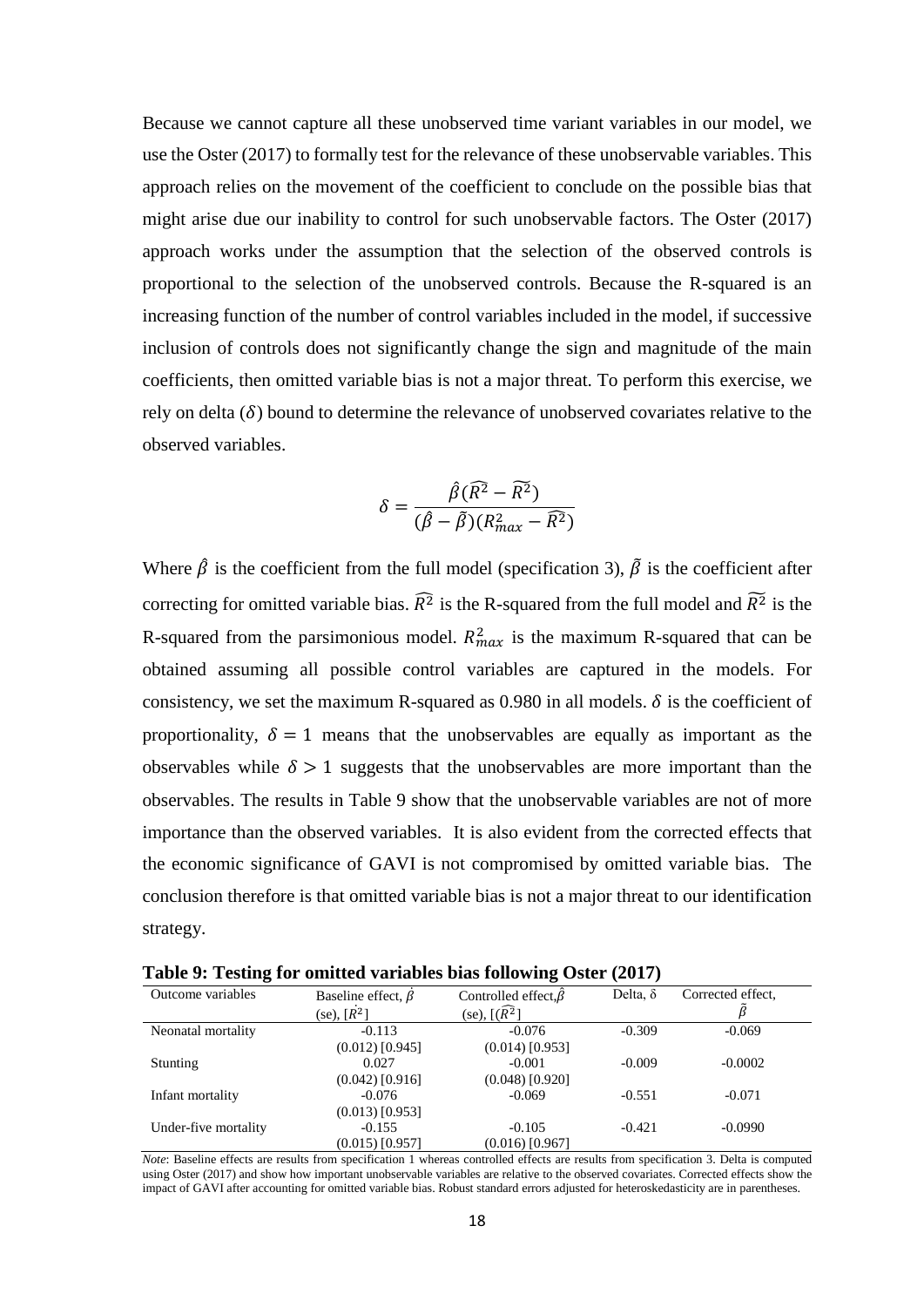### **5. Discussion of the GAVI impact mechanisms**

Our results suggest that GAVI intervention has positive impact of children health outcomes among developing coutries. For the short term impact, countries who received vaccine and immunisation support from GAVI after 1999 experienced a significant reduction in neonatal mortality and infant mortality and under-five mortality. The impact of GAvi is found to be sizeable for countries with low per capita income. We do not find any significant impact of GAVI on stunting, however, for countires we do find a negative and statistically significant impact of stunted children. GAVI improves children's health in developing countries through the following potential direct and indirect channels.

First, its direct investment in vaccines and immunisation in reciepient counries. GAVI routinely immunise children against hepatitis B, Haemophilus influenzae type b (Hib) and pertussis (whooping cough) as well as its one-off immunisation of children against measles, polio and yelow fever (GAVI, 2010). For example, in 2008, GAVI reached out to about 79 % of children in low-income countries with three doses of diphtheria-tetanus-pertussis (DTP-3) (GAVI, 2010). In Africa, the coverage of diphtheriatetanus-pertussis-3 (DTP-3) increased from 49 percent in 2000 to 74 percent in 2004 (Arevshatian et al, 2007). As shown in Appendix 1, the Africa and South-East Asia regions have witnessed a significant increase in percentage of children who had received Diphtheria tetanus toxoid and pertussis (DTP3) immunization.

Second, GAVI indirectly creates a competition for the demand for vaccines which reduce vaccine prices. As a major player in the vaccine market GAVI creates economies of scale for manufacturers to expand their production capacity while opening door for suppliers to enter the vaccine market and eventually reducing price. (GAVI, 2010). For example, the price of DTP-HepB-Hib vaccine in a two dose lyophilsed presentation which is mainly supplied by GlaxoSmithKline Biologicals S.A. has dropped from US\$ 3.5 in 2001 to US\$ 2.95 in 2014. Similarly, the price of DTP-HepB-Hib vaccine in a single does liquid presentation has significantly dropped from USD 3.63 in 2006 to US\$ 0.80 (UNICEF, 2016). Also in 2015, the weighted average price of Pneumococcal Conjugate Vaccine (PCV) was significantly lower for GAVI funded countries compared all other coutries including non-GAVI funded lower middle income countries as shown in Apeendix 2. The fall in price of vaccines makes it affordable for developing countries to patronise them which leads to improved children's health.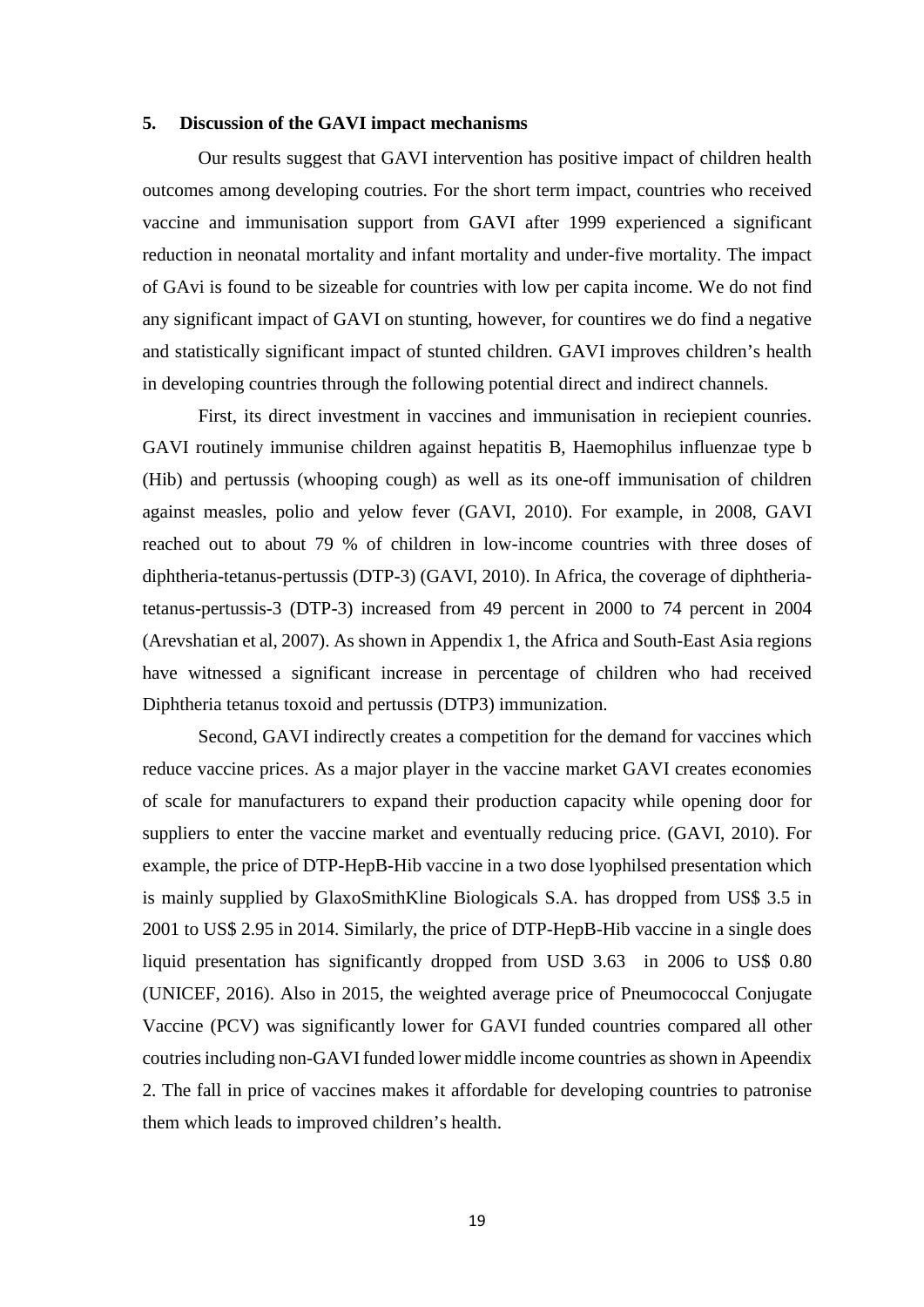The third channel is the improvement in global standards for safe injection. GAVI offers an injection safety support programme to developing countries by providing them national immunisation programmes with three years funds for auto disable syringes. This support indirectly ensures safety and improves the coverage rate of vaccines. In Madagascar, Drain et al. (2003) found that the use of auto-disables syringes significantly increased the administration of vaccine on non-routine immunization days by 4.3 percent. Thus, improvement in the standards for safe injection leads to a larger coverage of vaccines among countries, thereby improving children health.

#### **7. Conclusion**

This study is the first to measure the impact of GAVI on short- and long-term children health outcomes. More specifically, we have used estimated the counter-factual of GAVI initiative on neonatal mortality, infant mortality, and stunting and under-five mortality. Our identification strategy exploits exogenous variation in increased access to vaccines and immunisation, and the timing of the vaccines and immunisation. Using different measures for children's health outcomes, we find that GAVI has a large negative impact on neonatal mortality, infant mortality and under-five mortality. The effect is significantly larger for recipient countries with per capita income below the  $25<sup>th</sup>$  percentile. Our main results show in the short term, the impact of GAVI is 3.5 and 6.2 percentage reduction in infant mortality and neonatal mortality respectively. Similarly, the long-term f GAVI is found to reduce under-five mortality by 7.3 percentage points. No significant impact is found for the proportion of stunting children, however, for countries with low per capita income (below the 25the percentile), we do find a significant reduction of 16.2 percentage points. The results in this paper contributes to the literature on health aid and health outcome. Our unique contribution sterns from the evaluation of a specific form of health aid (vaccines and immunisation) which targets children.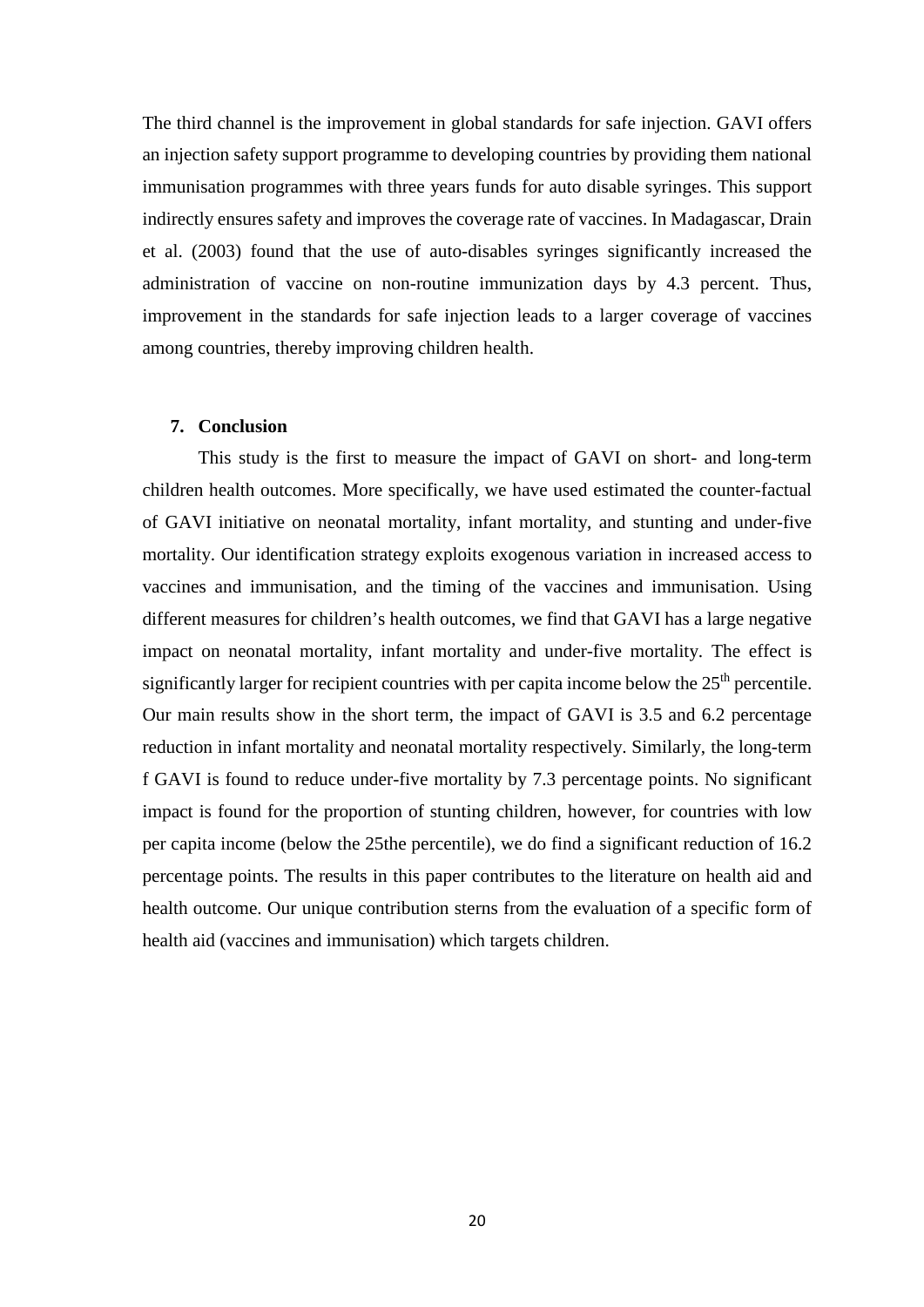#### **References**

- Arevshatian, L., Clements, C. J., Lwanga, S. K., Misore, A. O., Ndumbe, P., Seward, J. F., & Taylor, P. (2007). An evaluation of infant immunization in Africa: is a transformation in progress?. *Bulletin of the World Health Organization*, *85*, 449-457.
- Basnet, H.C. (2013). Foreign aid, domestic savings, and economic growth in South Asia. *The International Business and Economics Research Journal*, 12(11), 1389.
- Bendavid, E. and Bhattacharya, J., 2014. The relationship of health aid to population health improvements. JAMA internal medicine, 174(6), pp.881-887.
- Collier, P., & Dollar, D. (2003). Aid allocation and poverty reduction. *European Economic Review*, 46(8), 1475-1500.
- Clemens, M.A., Radelet, S. and Bhavnani, R.R., 2004. Counting chickens when they hatch: The short-term effect of aid on growth.
- Drain, P. K., Ralaivao, J. S., Rakotonandrasana, A., & Carnell, M. A. (2003). Introducing auto-disable syringes to the national immunization programme in Madagascar. *Bulletin of the World Health Organization*, *81*, 553-560.
- De Onis, M., Blössner, M. and Borghi, E., 2012. Prevalence and trends of stunting among pre-school children, 1990–2020. Public health nutrition, 15(1), pp.142-148.
- Djankov, S., Montalvo, J.G., & Reynal-Querol, M. (2008). The curse of aid. *Journal of Economic Growth*, 13, 169–194.
- Easterly, W. (2003). Can foreign aid buy growth? *The Journal of Economic Perspectives*, 17(3), 23-48.
- Feeny, S. and Ouattara, B., 2013. The effects of health aid on child health promotion in developing countries: cross-country evidence. Applied Economics, 45(7), pp.911-919.
- GAVI (2015). Eligibility and transition policy. Accessed July 2018https://www.gavi.org/about/programmepolicies/eligibility-and-transition/
- Godal, T. (2000). Immunization against poverty. *Tropical Medicine & International Health*, *5*(3), 160-166.
- Gomanee, K., Girma, S. and Morrissey, O., 2005. Aid and growth in Sub‐Saharan Africa: accounting for transmission mechanisms. Journal of International Development, 17(8), pp.1055-1075.
- Headey, D. (2008). Geopolitics and the effect of foreign aid on economic growth: 1970-2001. *Journal of International Development*, 20, 161–180.
- Hill, K., You, D., Inoue, M. and Oestergaard, M.Z., 2012. Child mortality estimation: accelerated progress in reducing global child mortality, 1990–2010. *PLoS medicine*, *9*(8), p.e1001303.
- Levine, R. (2007). Preventing Diarrheal Deaths in Egypt. *Millions Saved: Proven Successes in Global Health*.
- Liang, X., Bi, S., Yang, W., Wang, L., Cui, G., Cui, F., ... & Wang, F. (2009). Evaluation of the impact of hepatitis B vaccination among children born during 1992–2005 in China. *The Journal of infectious diseases*, *200*(1), 39-47.
- Mishra, P., & Newhouse, D. (2009). Does health aid matter? *Journal of Health Economics*, 28(4), 855-872.
- Moullan, Y. (2013). Can foreign health assistance reduce the medical brain drain?. *The Journal of Development Studies*, *49*(10), 1436-1452.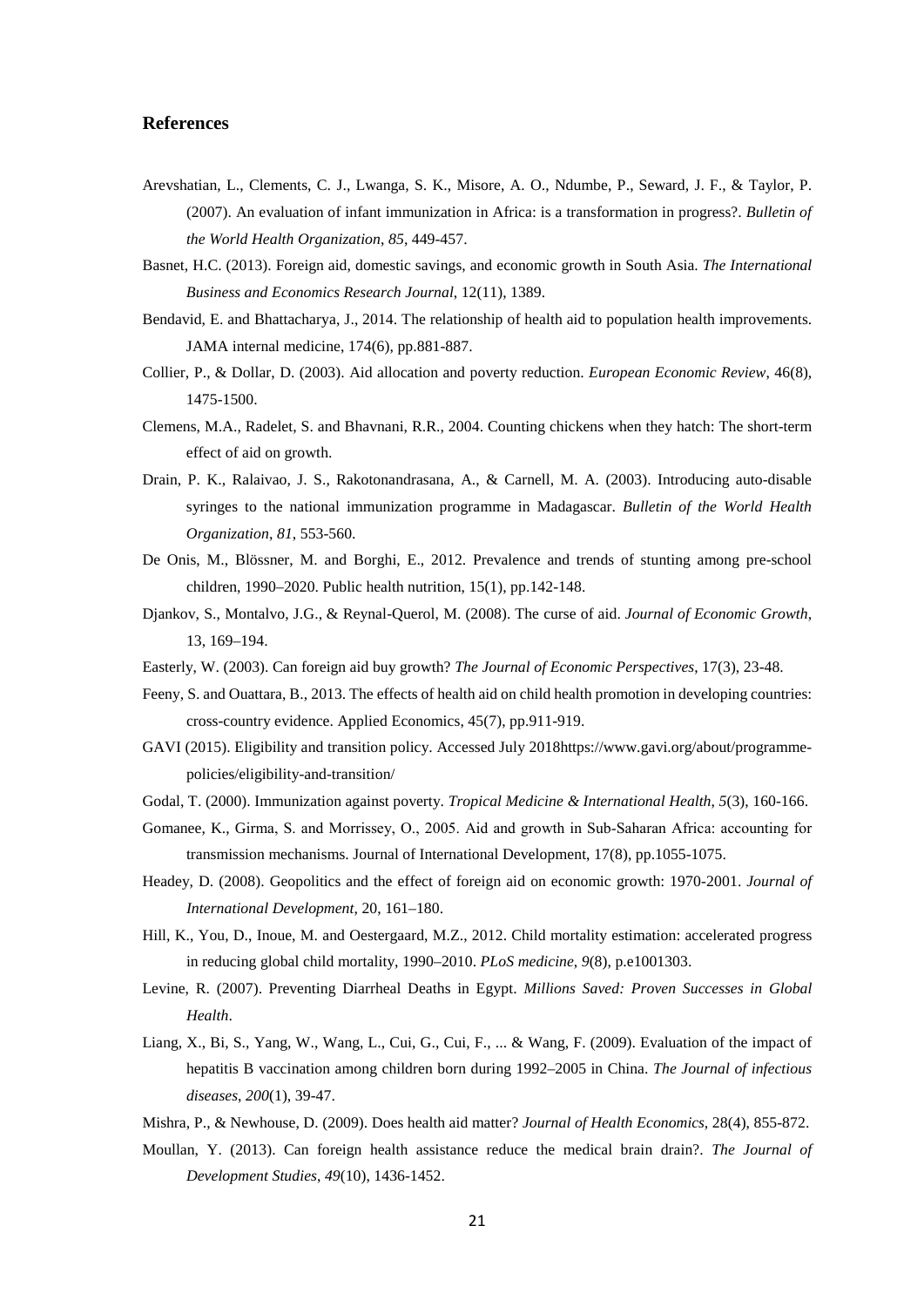- Oster, E. (2017). Unobservable selection and coefficient stability: Theory and evidence. *Journal of Business & Economic Statistics*, 1-18.
- Te Velde, D.W., Ahmed, M.M., Alemu, G., Bategeka, L., Calí, M., Castel-Branco, C., Chansa, F., Dasgupta, S., Foresti, M., Hangi, M. and Ingombe, L., 2008. The global financial crisis and developing countries. ODI Background Note. London: Overseas Development Institute.
- Wilson, S.E. (2011). Chasing success: health sector aid and mortality. *World Development*, *39*(11), 2032- 2043.
- Woodcock, J., Edwards, P., Tonne, C., Armstrong, B.G., Ashiru, O., Banister, D., Beevers, S., Chalabi, Z., Chowdhury, Z., Cohen, A. and Franco, O.H., 2009. Public health benefits of strategies to reduce greenhouse-gas emissions: urban land transport. The Lancet, 374(9705), pp.1930-1943.
- Wolf, S., 2007. Does aid improve public service delivery? Review of world economics, 143(4), pp.650-672.
- World Health Organisation Price Report (2016), Vaccine product, price and procurement. Working document 2016 Edition. Accessed July 2018 at [http://www.who.int/immunization/programmes\\_systems/procurement/v3p/platform/module2/WHO](http://www.who.int/immunization/programmes_systems/procurement/v3p/platform/module2/WHO_Price_Report_2016.pdf) Price Report 2016.pdf
- World Health Organisation Price Report (2016). Child health Factsheet. Accessed July 2018 at https://www.afro.who.int/health-topics/child-health
- UNICEF (2016) Supplies and Logistics. Accessed July, 2018 [https://www.unicef.org/supply/index\\_57476.html](https://www.unicef.org/supply/index_57476.html)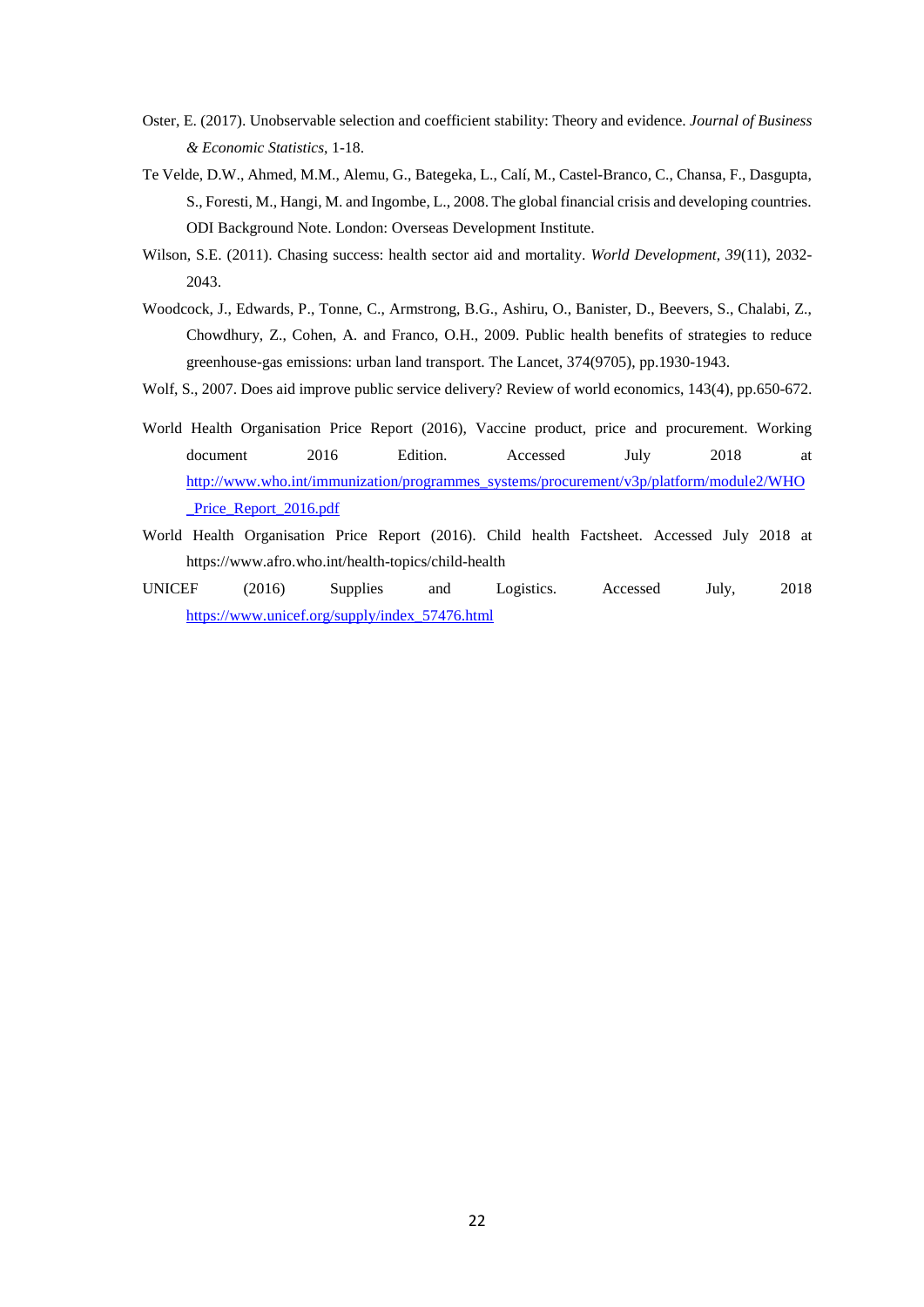# **Appendices**





*Source:* WHO Global Health Observatory (GHO) database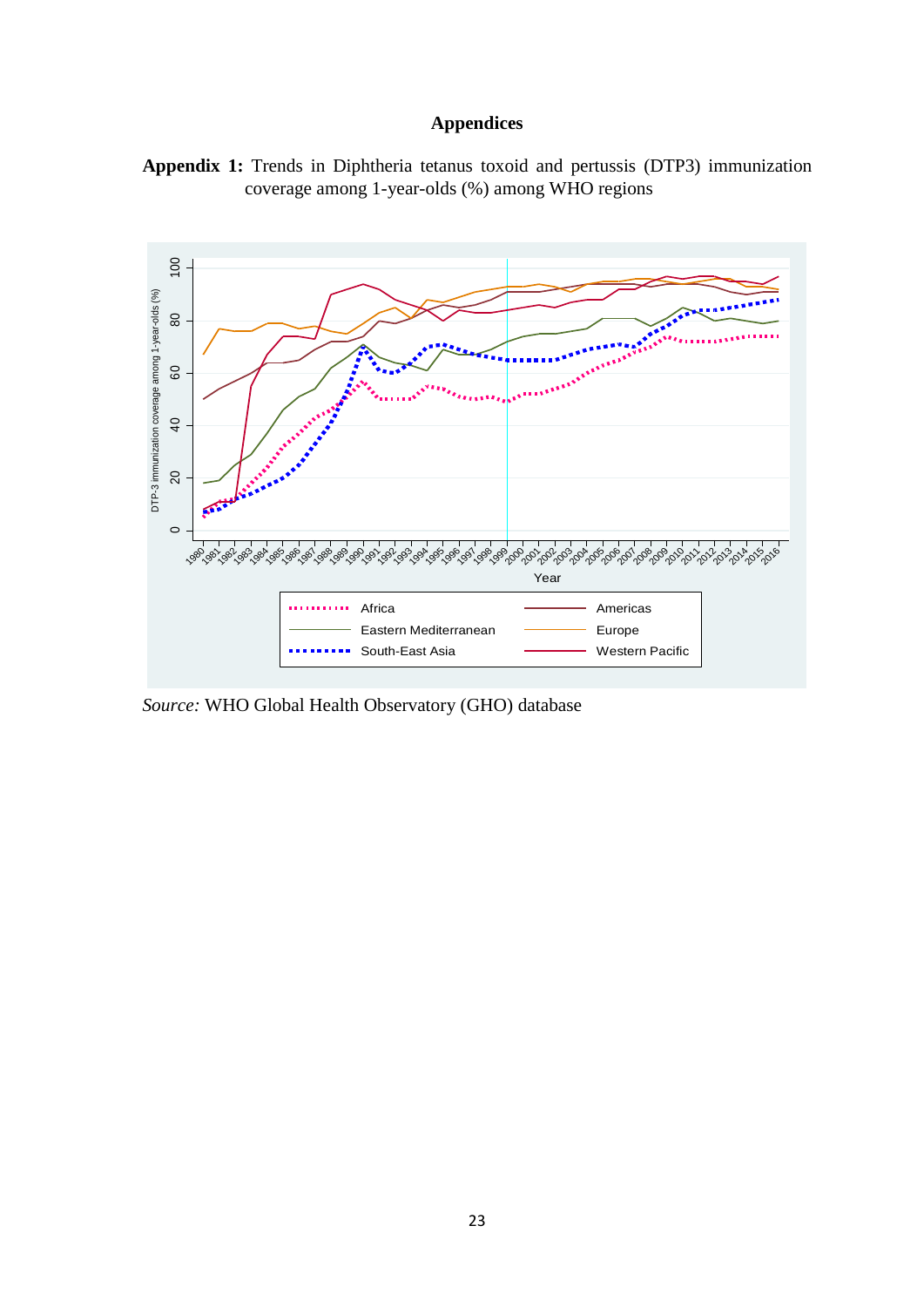

**Appendix 2.** Minimum, maximum by income level for single dose PCV, 2015[10](#page-23-0)

Max Min

*Source:* WHO Price Report (2016)

<span id="page-23-0"></span><sup>&</sup>lt;sup>10</sup> LMIC is lower middle-income countries, UMIC is upper middle-income countries and HIM is higher income countries